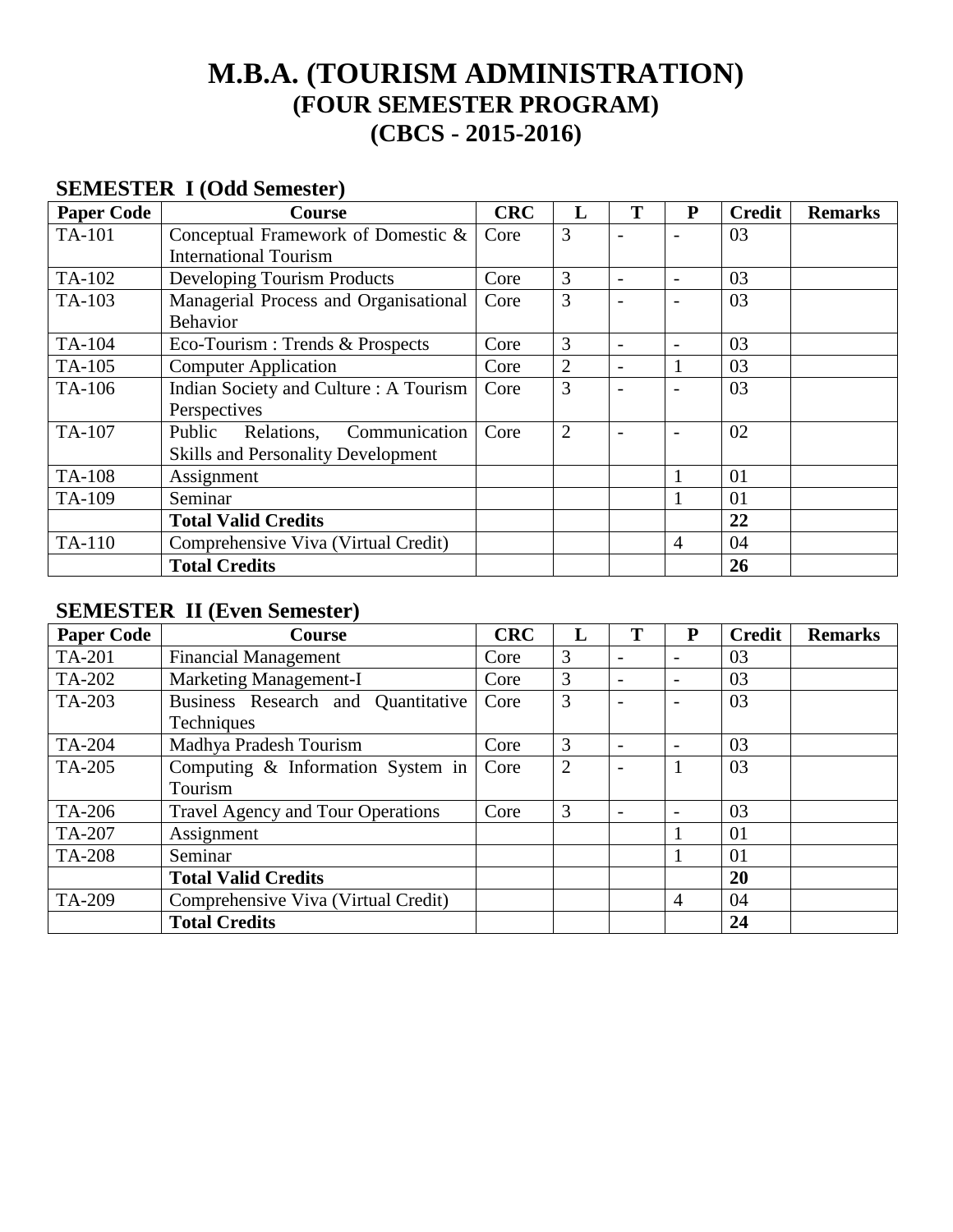# **SEMESTER III (Odd Semester)**

| <b>Paper</b> | <b>Course</b>                        | <b>CRC</b>  |                          | P              | <b>Credit</b> | <b>Remarks</b> |
|--------------|--------------------------------------|-------------|--------------------------|----------------|---------------|----------------|
| Code         |                                      |             |                          |                |               |                |
| TA-301       | <b>Management of Human Resources</b> | Core        | 3                        |                | 03            |                |
| TA-302       | Tourism Marketing and Consumer       | Core        | 3                        |                | 03            |                |
|              | Behaviour-II                         |             |                          |                |               |                |
| TA-303       | Tourism Planning,<br>Policy<br>and   | Core        | 3                        |                | 03            |                |
|              | Development                          |             |                          |                |               |                |
| TA-304       | Rating<br>$\&$<br>Basic<br>Cargo     | Core        | 3                        |                | 03            |                |
|              | Documentations                       |             |                          |                |               |                |
| TA-305       | Foreign Language (French)*           | C. Elective | 3                        |                | 03            |                |
|              | Foreign Language (English)*          | C. Elective |                          |                |               |                |
| TA-306       | Meetings, Incentives, Conferences    | G.Elective  | 3                        |                | 03            |                |
|              | and Exhibitions (MICE)               |             |                          |                |               |                |
| TA-307       | Field Study                          | Core        |                          | $\overline{4}$ | 04            |                |
|              | <b>Total Valid Credits</b>           |             |                          |                | 22            |                |
| TA-308       | Comprehensive Viva (Virtual Credit)  |             | $\overline{\phantom{a}}$ | $\overline{4}$ | 04            |                |
|              | <b>Total Credits</b>                 |             |                          |                | 26            |                |

# **SEMESTER IV (Even Semester)**

| <b>Paper</b> | Course                              | <b>CRC</b>  |   | Р              | <b>Credit</b> | <b>Remarks</b> |
|--------------|-------------------------------------|-------------|---|----------------|---------------|----------------|
| Code         |                                     |             |   |                |               |                |
| TA-401       | <b>Adventure Tourism Operations</b> | Core        | 3 |                | 03            |                |
| TA-402       | <b>Business Policy</b>              | Core        | 3 |                | 03            |                |
| TA-403       | <b>Tourism Impacts</b>              | Core        | 3 |                | 03            |                |
| TA-404       | Foreign Language (French)*          | C. Elective | 3 |                | 03            |                |
|              | Foreign Language (English)*         | CElective   |   |                |               |                |
| TA-405       | <b>Attraction Management</b>        | G.Elective  | 3 |                | 03            |                |
| TA-406       | <b>Industrial Training</b>          | Core        |   | 8              | 08            |                |
|              | <b>Total Valid Credits</b>          |             |   |                | 23            |                |
| TA-407       | Comprehensive Viva (Virtual Credit) |             |   | $\overline{4}$ | 04            |                |
|              | <b>Total Credits</b>                |             |   |                | 27            |                |

**\*Out of two, student may select any one Centric Elective (C. Elective).**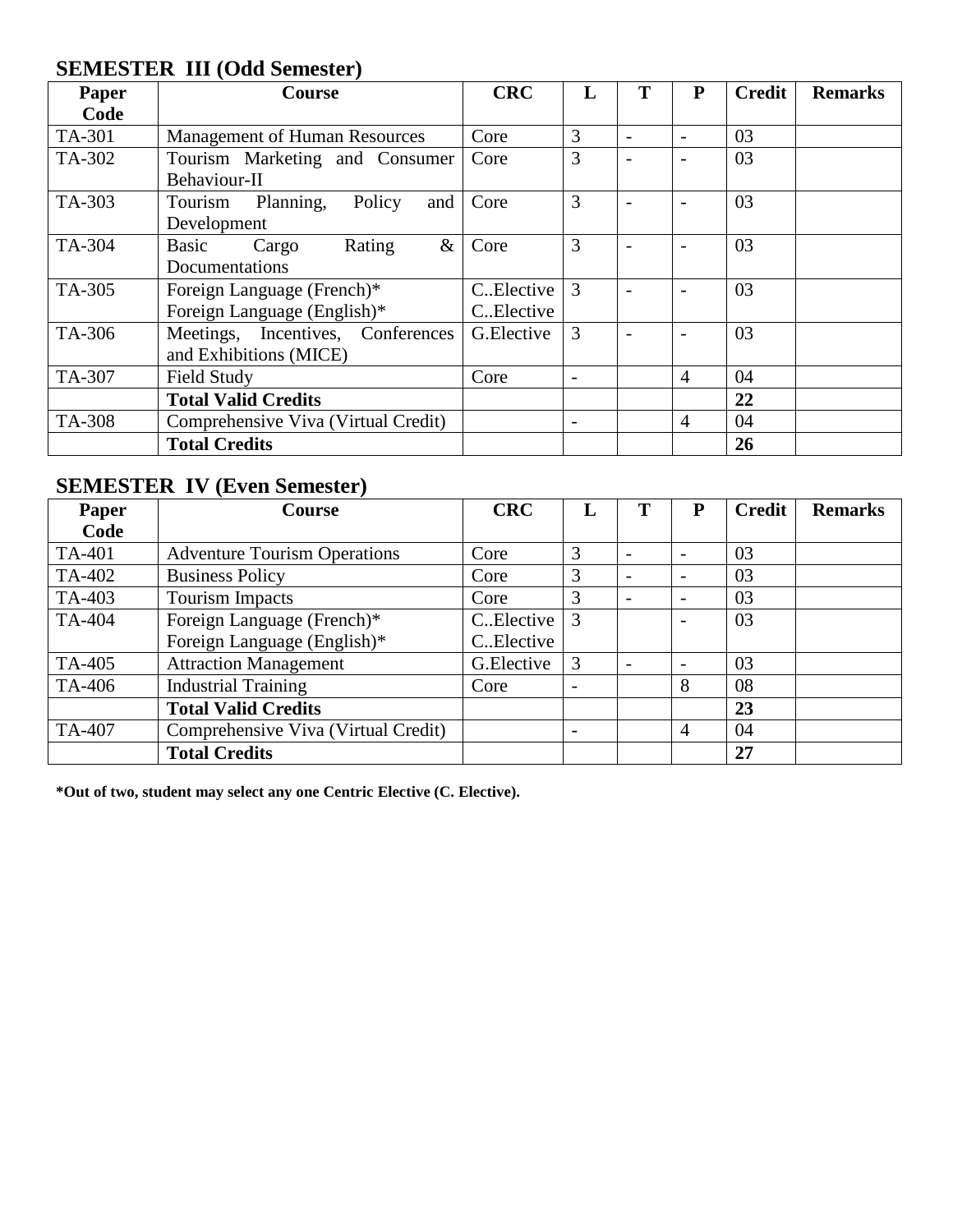# **MBA(TA)-101 CONCEPTUAL FRAMEWORK OF DOMESTIC & INTERNATIONAL TOURISM**

**Theory: 60 Internal: 40 (Credit : 03)**

UNIT-I INTRODUCTION: Tourism concepts, definition, nature and scope, Relationship with other disciplines with reference to History, Archaeology, Economics, Sociology, Geography, Ecology and Environment. UNIT-II HISTORY: Brief History and Development of tourism in India and abroad, Significance of tourism. Domestic and International. Role of Government. UNIT-III TYPOLOGY AND FRONTIER FORMALITIES: Types of International and domestic tourism. Frontier formalities. Tourism motivations. Travel Agents and Tour Operators. UNIT-IV TOURISM INFRASTRUCTURE:

Tourism –Domestic, Advent, and Religious and Tourism Sectors: Economic and Operating characteristics of sectors, Current Trends and Developments in main sectors.

### UNIT-V TOURISM ORGANISATION:

Tourism and Travel Organizations: National and International Department of Tourism, Government of India (G.O.I.), World Tourism Organization. (WTO), International Air Transport Association (IATA), Pacific Asia Travel Association (PATA), Indian Association of Tour operator (IAT0), Organizational structure of Department of tourism in India.

#### SUGGESTED READINGS:

- 1. Bhatia, A.K. : Tourism Development :Principles and Practices.
- 2. Bhatia, A.K. : International Tourism :Fundamentals and Practices.
- 3. Negi, Jagmohan : Tour and Travel :Concepts and Principles.
- 4. Seth, Pran Nath : Successful Tourism Management.

# **MBA(TA)-102**

# **DEVELOPING TOURISM PRODUCTS**

**Theory: 60 Internal: 40 (Credit : 03)**

#### UNIT-I TOURISM PRODUCTS:

Conceptual meaning of tourism products, Difference between Tourism and Consumer Products, Elements and characteristics of Tourism Products, Tourism Production systems, Typology of Tourism products.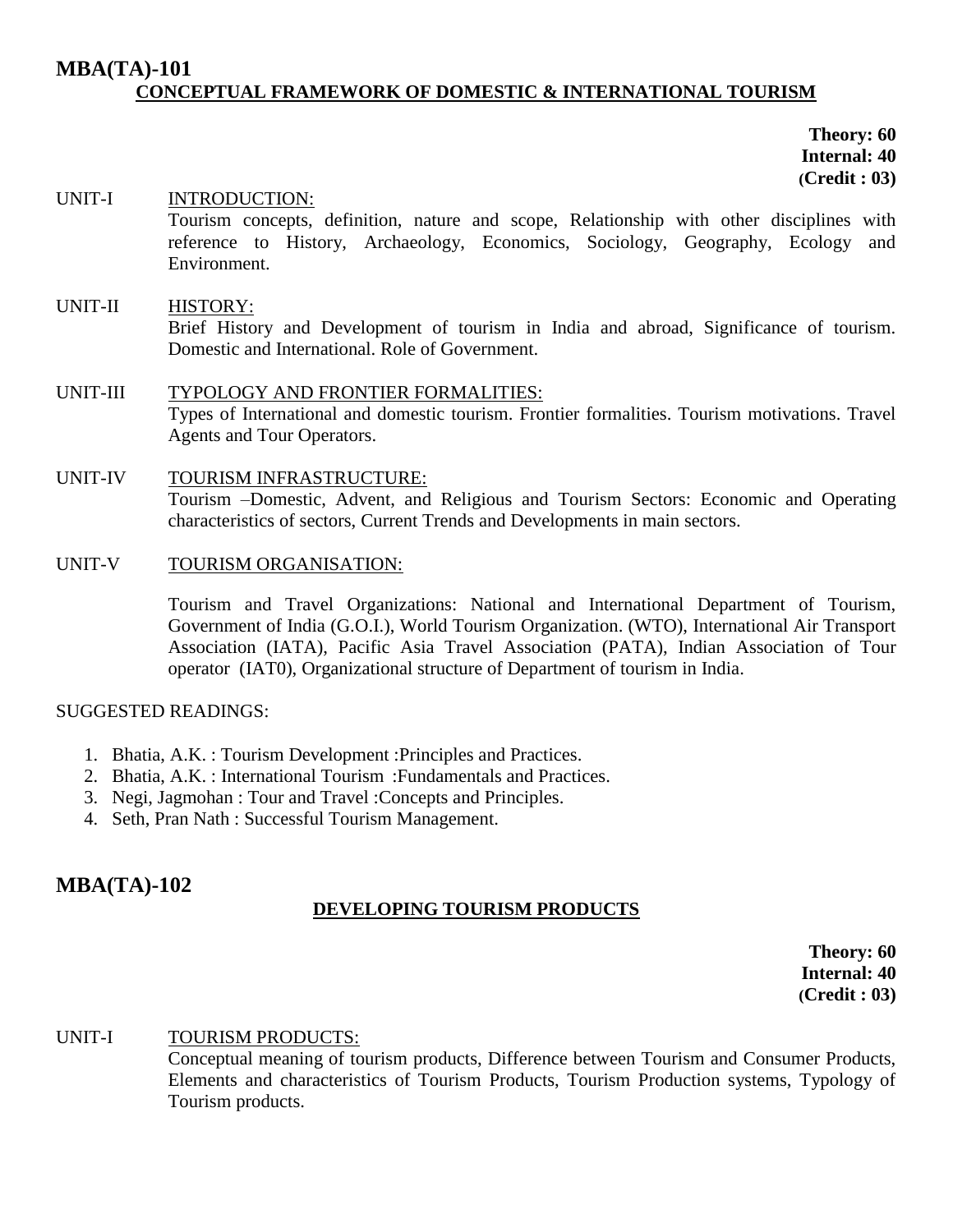#### UNIT-II BACKGROUND OF TOURISM ELEMENTS:

- (a) Natural Attraction Jim Corbett Tiger Resort, Bharatpur Bird Sanctuary, Kanha National Park and Sundarban Biosphere Reserve , Sea beaches ( Goa and Kerala ).
- (b) Man Made Attraction: Tourism Circuits, Buddhist circuit, Desert circuit, Golden Triangle, Taj Mahal, Red Fort of Delhi & Forts & Palace of Jaipur .
- (c) Socio-Cultural Attraction Kullu Dushara, Camel Festival of Jaisalmer, Nehru Boat Race of Kerala, Regional festivals including Durgapuja of West Beagal and Hemis Festival of Laddhak.

# UNIT-III ACCOMMODATION: Classification of hotels, types of hotels, food plans, National and International Hotel choice of India and emergence of Heritage Hotels.

### UNIT-IV TRANSPORTATION:

Various modes of transportation –

- (a) Airline Transportation- Air transport facilities, Control of fairs and tariffs, Role of ICAO, IATA, IAAI, and Domestic Air Transport.
- (b) Surface Transport System Travel agency and Tour operators, State and inter State bus and coach network, Tourist Coaches and Tourist cars. Connected documentation namely Regional Transport Authority, Insurance and Road Taxes.
- (c) Rail Transport Network Rail Transport facilities, various steps taken by Railways to promote tourism, special schemes of packages available, palace on wheels & Royal orient. Facilities provides – Rail Yatri Niwas, Tourist Police, Railway Tourist Guides.
- (d) Water Transport Systems Growth and development , Cruise Ships, Ferries , River & Canal Boats, Fly cruise – prospects of future growth of water transport in India.

#### UNIT-V SHOPPING FACILITIES: Souvenirs, Handy Crafts of J& K, Rajasthan, U.P. & Delhi. Authorized shopping. Emporiums and outlets at major tourist places like Agra, Delhi & Jaipur.

| 1. | Basha, A.L.         | : The wonder that was India, Rupa $& Co, Calcutta, 1992$   |
|----|---------------------|------------------------------------------------------------|
|    | Brown, Percy        | : Indian Architecture (Buddhist and Hindu Period)          |
|    |                     | Taraporevala Sons & Co Pvt. Lt. Bombay.                    |
|    | 2. Cravern, R.C.    | : A concise history of Indian Art, Vikas Publishing House, |
|    |                     | New Delhi, 1979.                                           |
|    | 3. Khokar, M.       | : Splendors of Indian Dance, Himalayan Books,              |
|    |                     | New Delhi, 1988.                                           |
|    | 4. Murison, Alister | : Hospitality and Travel Marketing, Delmar Publishing      |
|    |                     | INC, New York, 1979.                                       |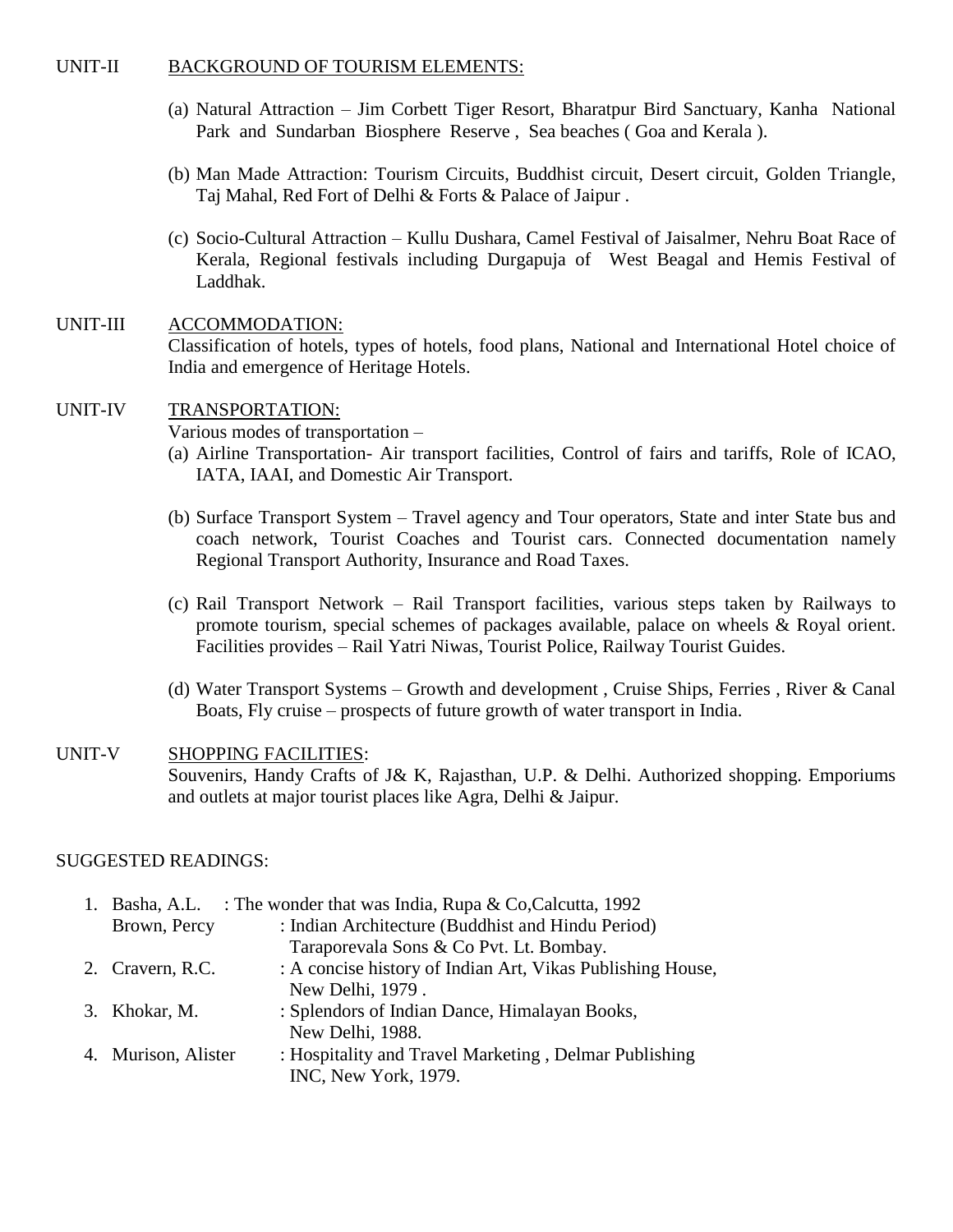# **MANAGERIAL PROCESS AND ORGANISATIONAL BEHAVIOUR**

**Theory: 60 Internal: 40 (Credit : 03)**

# UNIT-I INTRODUCTION: Meaning, scope and functions of management, process of management, schools of management thought – classical, neo-classical, human behaviour approach, decision, theory approach systems approach contingency approach.

#### UNIT-II PLANNING ,ORGANIZING, DIRECTING & CONTROLLING:

Concept, Objectives , Nature, Process of planning concept, nature, process of organizing, concept, nature, principles and techniques of direction concept, objectives, nature and process of control, charts and manuals.

UNIT-III ORGANISATIONAL BEHAVIOUR: Concept and nature of organisation, concept and nature of organisational behaviour, interpersonal behaviour dynamics – transaction analysis and Johri Windows, individual differences, concept factors causing individual differences.

#### UNIT-IV DETERMINANTS OF INDIVIDUAL BEHAVIOR:

Attitudes and values, concept, types sources of formation, perception, definition, major influences of the perception process. Personality, concept, types factors contribution to personality learning concept theories of learning, Organisational buying behaviour.

# UNIT-V DYNAMICS OF GROUP BEHAVIOR AND KEY ISSUES IN ORGANISATIONAL BEHAVIOUR:

Concept of Group Dynamics, formation of groups, Concept and theories of Motivation, Concept and styles of Leadership, Management of change, Work measurement and standards.

- 1. Peter.F.Drucker, Principles of Management.
- 2. Dr. C.B. Gupta, Management Concepts and Practices.
- 3. L.M.Prasad,Organisational Behavior.
- 4. Fred.Luthans,Organizational Behavior.
- 5. Dr. S. Sachdeva, Principles and Practice of Management.
- 6. Dr. S. Sachdeva, Organisational Behaviour.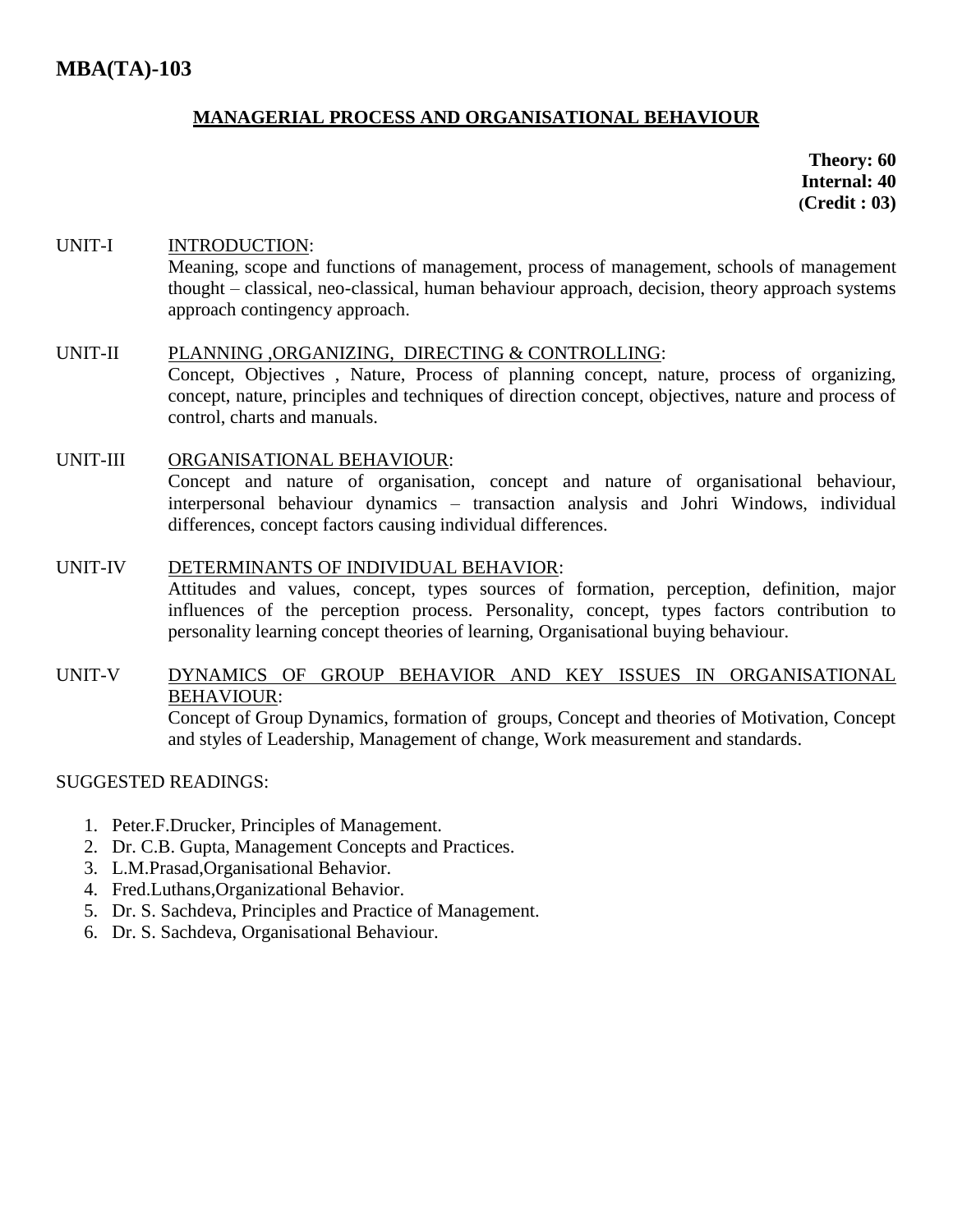# **ECO-TOURISM : TRENDS & PROSPECTS**

**Theory: 60 Internal: 40 (Credit : 03)**

- UNIT-I Introduction concept, origin, emergence, growth, development, definitions, types, impacts of ecotourism. Actors in ecotourism. Ecotourism as an attraction, Differentiation among ecotourism, sustainable tourism and attraction tourism.
- UNIT-II Eco-Tourism Resources in Indian-National parks, Sanctuaries, Tiger Reserves, Lion and Crocodile projects, Biosphere Reserves, Wet lands, coral reefs and desert.
- UNIT-III Sustainable ecotourism development introduction, concept, definitions, global and local significance. Global warming and tourism, poverty alleviation through ecotourism. Responsible tourism.
- UNIT-IV Ecotourism market nature and channelisation. Ecotourism development guidelines, code of conducts. Ecotourism accommodations. Local people's participation and job opportunities. Ecotourism policy of India and Madhya Pradesh.
- UNIT-V Eco-tourism Organizations International and National ecotourism opportunities and prospects in Madhya Pradesh, Rajasthan, Kerala, Skkim, J & K, Goa, Lakshadweep, Andaman and Nicobar.

- 1. Khanna, D.P.S.: Glimpses of Indian Tribal life, Sarita Book House Delhi.
- 2. Negi, Jagmohan : Tourism Development and Resource Conservation, Metropolitan Pvt. Ltd. N. Delhi .
- 3. Negi, S.S. : Handbook of National Parks, Sanctuaries and Biospher Reserves in India, Indus Publishing Company, New Delhi.
- 4. Sinha, P.C.: Tourism Impact Assessment, Anmol Publications, New Delhi.
- 5. Singh, Tajvir & Kaur,J. : Studies in Tourism Wild Life Parks Conservation, Metropolitan Pvt. Ltd. New Delhi.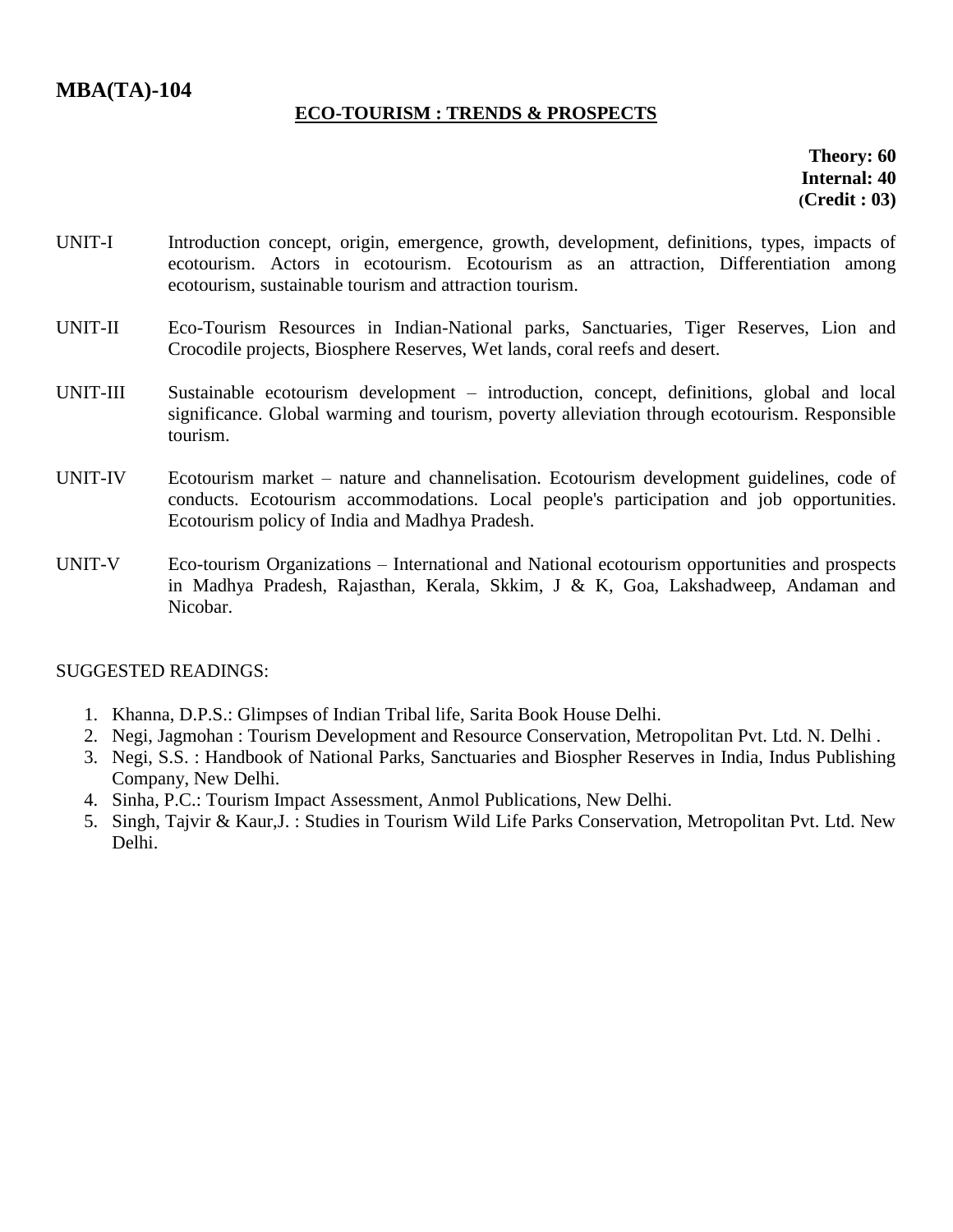# **COMPUTER APPLICATION**

**Theory: 60 Internal: 40 (Credit : 03)**

# UNIT -1 COMPUTER FUNDAMENTALS: History of computers, Components of computer System, Computer Software, Number systems, block diagram, operating systems, Compiler, Assembler, Interpreter.

### UNIT-II IT IN TOURISM :

CRS for Hotels Airlines, Roadways and Railways, Global Distribution, System in Tourism, E – Ticketing and I- Ticket Introduction to Galileo, Amadens, Sabre, Word span M/S in tourism, DSS, ESS, EIS,TPS, Application of Information Technology in Tourism.

# UNIT –III MS-WORD:

Word Processing Concept: Creating, saving, closing and opening document, Selecting text, editing text finding  $\&$  replacing text, printing documents, creating and printing, merge documents (Mail-Merge),character and paragraph formatting page design and layout, creating tables and charts, document templates and wizards.

## UNIT –IV EXCEL:

Spreadsheet & Presentation Package: Spreadsheet concepts, creating, saving, closing and editing worksheets, entering date in cell/formula, handling operators in formula, functions, Round(), Sort(),Average(), Max(),Min(),Count(), Sumo(), If(), Sumif(), Abs(), Roman (), Upper(), Lower(), Cell(), Today(), Now(), Formatting Cells, changing data alignment, changing font, chart and graphs – creating, previewing, modifying.

#### UNIT –V POWER POINT:

Presentation Package: Creating, opening and saving presentation, working in Different views, working with slides, adding and formatting text, designing Slide shows, running and controlling a slide show, printing presentation.

#### SUGGESTED READING:

1. Saxena, Sanjay & Chopra, Prabhpreet : Computer – Applications in Management.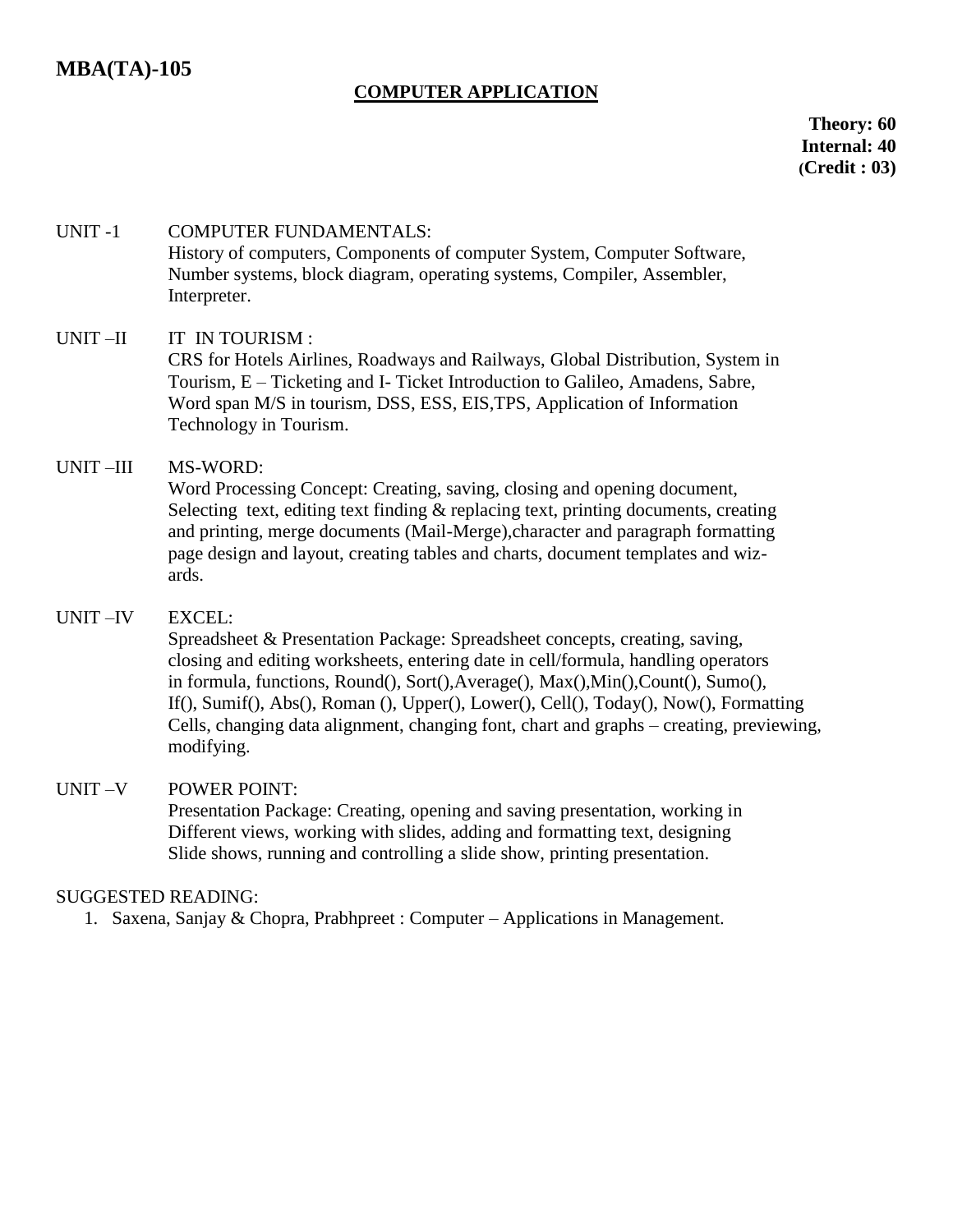# **INDIAN SOCIETY AND CULTURE: A TOURISM PERSPECTIVES**

**Theory: 60 Internal: 40 (Credit : 03)**

- UNIT-I Brief understanding of Indian History, Cultural heritage of India. Structure of Indian Society, Caste system in India , Ashram Vyavastha.
- UNIT-II Elementary Knowledge of the chief Indian Communities and religions-Hindu, Buddhist, Jain, Muslim, Sikh, Christian, Tribes.
- UNIT-III Elements of Indian Philosophy: Orthodox (astika) or six chief Philosophical systems (popularly known as sad- Darshana), namely, Mimansa, Vedanta, Sankhya, Yoga, Nyaya and Vaishesika. Heterodox (nastika )- The Charakavas, The Buddhists and the Jains.
- UNIT-IV Elementary knowledge of Indian Art Sculptures (with special reference-To the Indus Valley, Mauryan, Sunga , Mathura and Gandhar school of Art, Satavahana, Gupta, Sculptures of the other dynasties of north and south India- with special reference to the Chandellas, Kalachuris, Pallavas, Rashtrakutas, Cholas and Chalukyas). Painting- Ajanta paintings, Mughal paintings and Rajput paintings.
- UNIT-V Indian rituals, Spirit of Indian culture multiplicity, Unity in diversity.

- 1. Acharya, Chatursen : Bhartiya Sanskriti ka Itihas.
- 2. Chatterjee and Dutta : An Introduction to Indian Philosophy.
- 3. Cravern, R.C. : A Concise History of Indian Arts, Vikas Publication.
- 4. Ghosh, G.K. : Tribal and their Culture, Vol. I,II,& III, Ashish Publication.
- 5. Majumdar, D.N. : Races and Cultures of India, Asia Publications.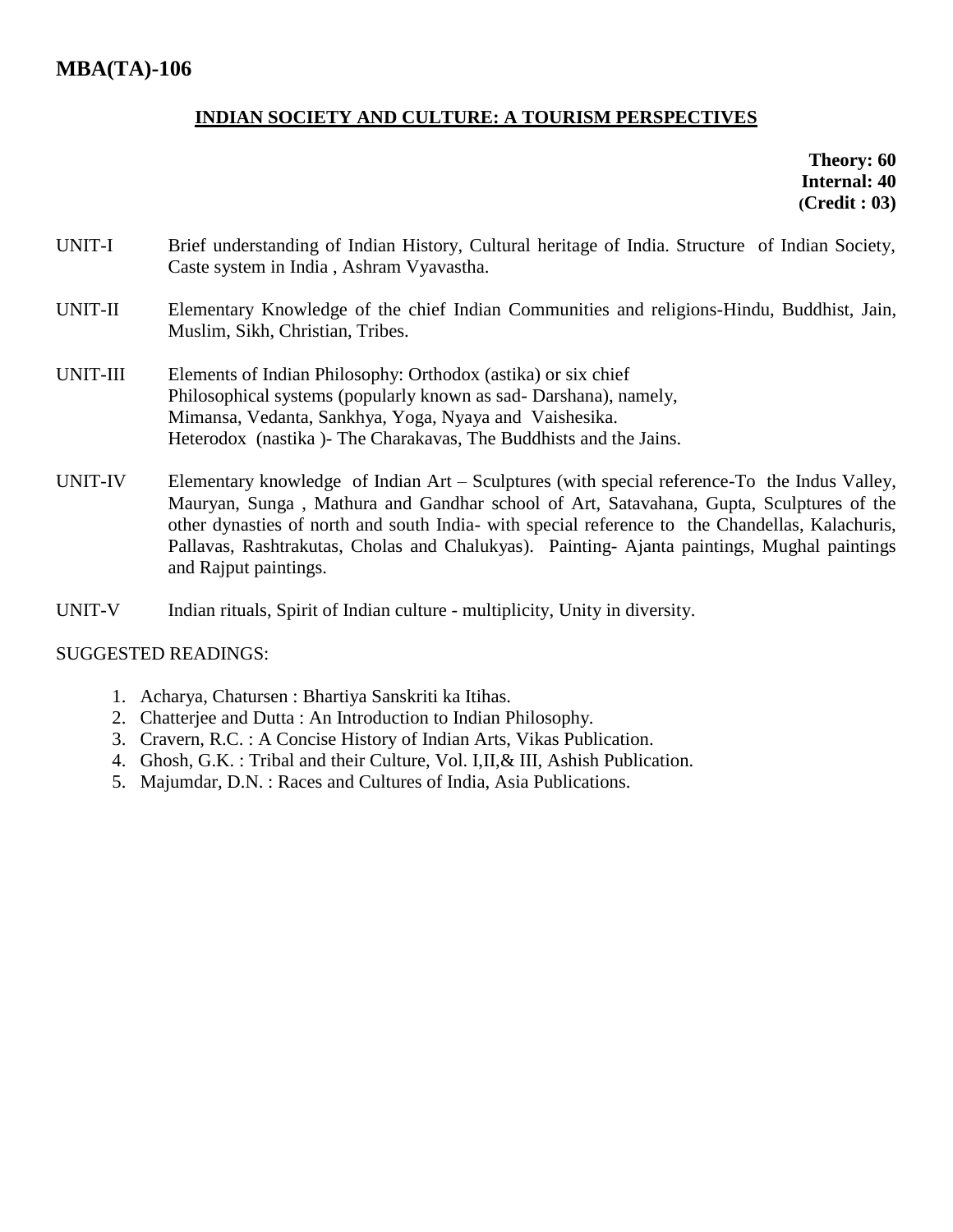# **MBA(TA)-107**

# **PUBLICATION RELATIONS, COMMUNICATION SKILLS AND PERSONALITY DEVELOPMENT**

**Theory: Internal: (Credit : 02)**

| UNIT-I         | PUBLIC RELATION AND PUBLICITY:                                                                                                                                                                                                                                |
|----------------|---------------------------------------------------------------------------------------------------------------------------------------------------------------------------------------------------------------------------------------------------------------|
|                | Concept, definition, importance of public relation in tourism marketing                                                                                                                                                                                       |
| UNIT-II        | <b>COMMUNICATION SKILL:</b>                                                                                                                                                                                                                                   |
|                | A) Meaning, importance, objectives, principles, forms, process of communication, barriers<br>toeffective communication and over-coming barriers.                                                                                                              |
|                | B) Listening and speaking, group discussion and interviews.                                                                                                                                                                                                   |
|                | C) Non verbal expressions - Body languages, gestures, postures, facial expressions, dress code.                                                                                                                                                               |
| UNIT-III       | Presentations, meetings, seminars, telephonic conversations, advertisements, reports, business<br>letters, applications and notices.                                                                                                                          |
| <b>UNIT-IV</b> | PERSONALITY DEVELOPMENT:<br>Concept of personality, definition, factors affecting personality, types. Introduction to personality<br>development, its purpose, scope and techniques. Role of family and educational institutes in<br>personality development. |
| UNIT-V         | Personality grooming, physical fitness, dressing sense, formal and<br>informal clothing, behaviour with male and female clients, behaviour in<br>office.                                                                                                      |

# **Suggested Readings:**

1. Bhatti, J.R.: Dynamics of Successful Personality Development and Projection (Second Edition), Pearson Education India.

# **108 : ASSIGNMENT (Credit : 01)**

# **109 : SEMINAR (Credit : 01)**

# **110 : COMPREHENSIVE VIVA (Virtual Credit) (Credit : 04)**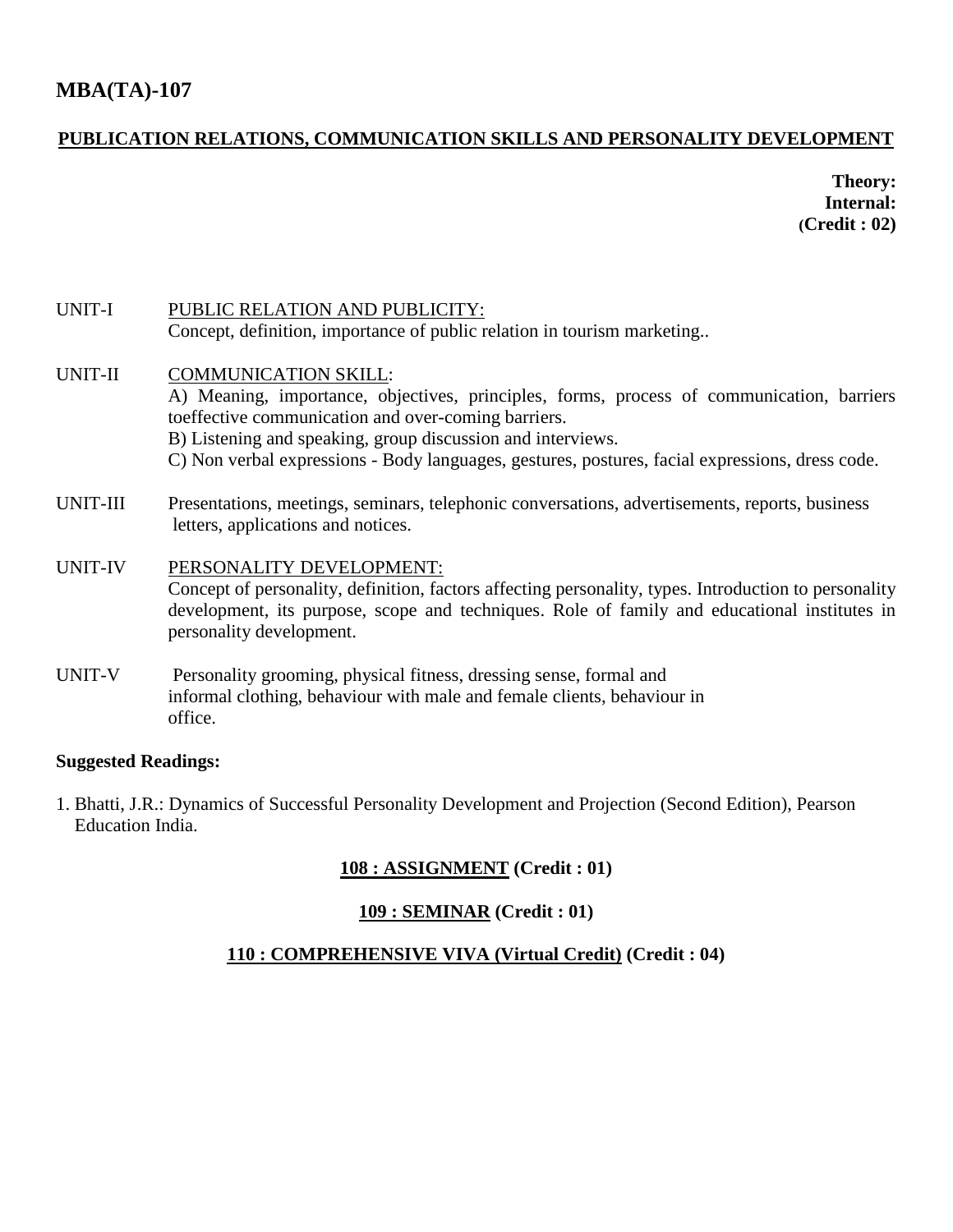# **FINANCIAL MANAGEMENT**

 **Theory: 60 Internal: 40 (Credit : 03)**

#### UNIT-I INTRODUCTION:

Concept of Finance and Accounting function. Types of financial decisions, importance, objectives, organization and responsibilities of finance function. Role and status of financial executive in organization structure.

#### UNIT-II PATTERNS OF FUNDS REQUIREMENTS:

Short-term, medium-term, and long-term financial planning, Capitalization , Types of securities and their evaluation from income, Risk and Control point of view.

UNIT-III CAPITAL STRUCTURE PLANNING: Approaches to capital structure objectives and determinants of optimum capital structure, Cost of capital, operating and financial leverage analysis.

#### UNIT-IV CAPITAL BUDGETING:

Process and methods of ranking, investment proposal management of corporate debt capacity, Dividend, decisions and dividend policy.

## UNIT-V WORKING CAPITAL MANAGEMENT: Concepts of working capital, Management of inventory and Accounts Receivables, Tools for analysis of working capital.

#### SUGGESTED READINGS:

- 1. Pandey, I.M.: Financial Management, Vikas Publication.
- 2. Khan & Jain : Financial Management.
- 3. Chandra, Prasanna: Financial Management.

# **MBA(TA)-202**

# **MARKETING MANAGEMENT -I**

**Theory: 60 Internal: 40 (Credit : 03)**

#### UNIT-I INTRODUCTION:

Marketing - Definition, Concept, Company's orientation towards marketplace, Process, Marketing Mix.

#### UNIT-II ANALYZING MARKETING OPPORTUNITIES: Marketing Research : Definition, Significance, Procedure and Scope. Marketing Environment : Introduction to Micro and Macro environment, Scanning the major macro environment.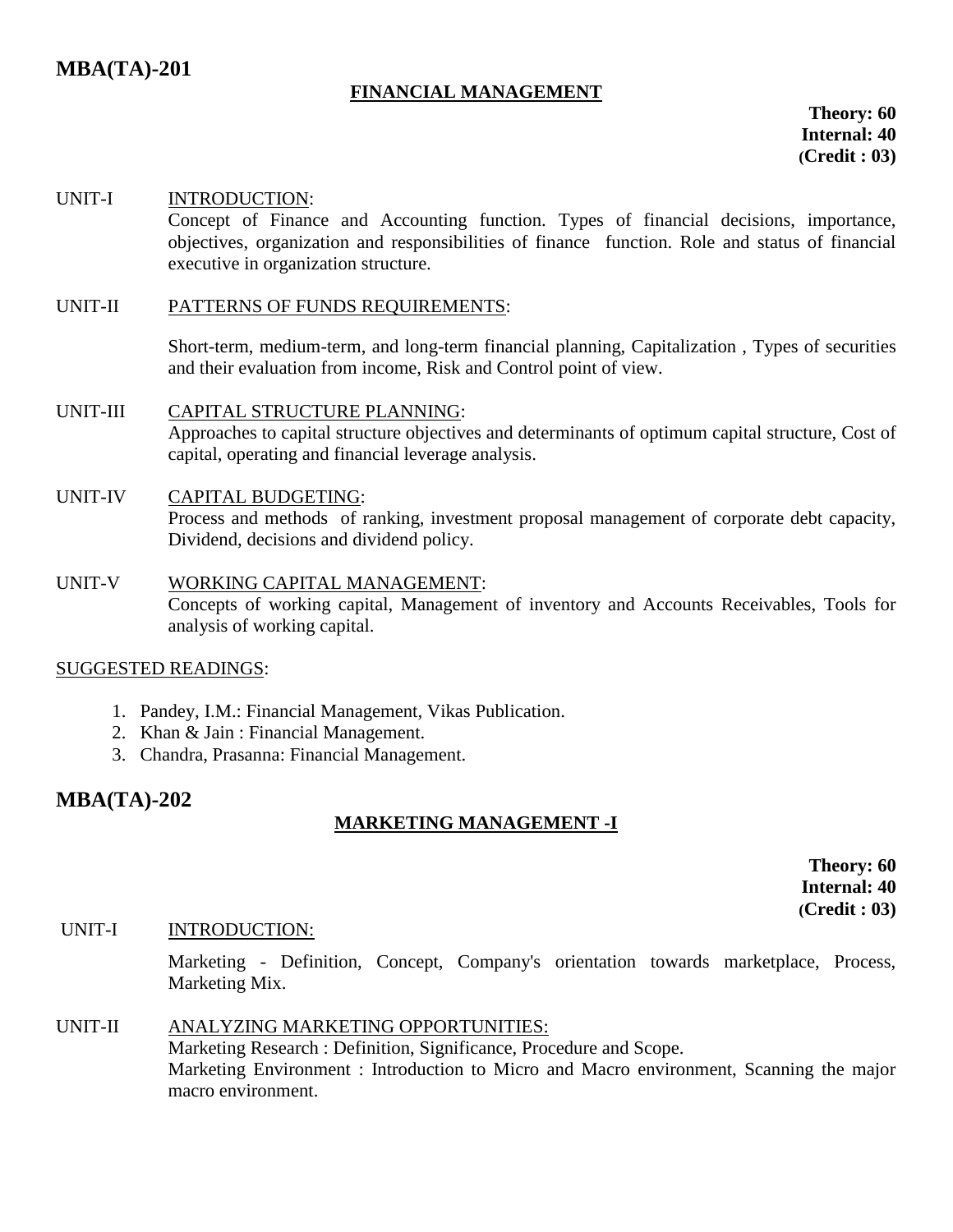#### UNIT-III FORECASTING MARKET DEMAND AND MARKET SEGMENTATION:

Forecasting Market Demand: Estimating current and future demands. Market Segmentation: Patterns of market segmentation, Procedure, Bases for segmenting consumer markets. Product Differentiation and Product Positioning.

#### UNIT-IV PRODUCT, PRICING AND DISTRIBUTION STRATEGIES:

Product: Concept, Classification, Product Life Cycle (PLC), Branding and Packaging. Pricing: Objective, Selecting a Pricing Method, Promotional Pricing, Price Discounts and Allowances.

Distribution: Channel management, Retailing, Wholesaling and Physical distribution.

#### UNIT-V COMMUNICATION AND PROMOTION STRATEGIES:

Communication: Process, Barriers in effective communication, Channels of communication. Promotion: Advertising, Sales promotion, Personal selling, Direct marketing.

#### SUGGESTED READING:

- 1. Kotler, P., Marketing Management, Prentice Hall.
- 2. McCarthy/Perreault, Basic Marketing.
- 3. Grashof, Brogowics, McCarthy, Reading in Basic Marketing.

# **MBA(TA)-203**

#### **BUSINESS RESEARCH AND QUANTITATIVE TECHNIQUES**

**Theory: 60 Internal: 40 (Credit : 03)**

#### UNIT-I CONCEPT OF RESEARCH & RESEARCH PROBLEM:

Concept, Nature of Research, Types of Research, Research Process, Significance of Research; Concept of Research Problem, Selection and formulation of a Research Problem.

#### UNIT-II RESEARCH DESIGN AND DATA COLLECTION:

Research Design : Concept and types. Survey and its Methods : Universe Census method, Sample Method, Types of Sampling Technique, Types of Universe. Data Collection : Primary data – concept, direct personal investigation, Indirect oral investigation, local report, schedules and questionnaires, Drafting of questionnaire; measuring and scaling techniques; Secondary data – Source of secondary data, editing and scrutinizing of secondary data.

# UNIT-III HYPOTHESIS : TEST OF SIGNIFICANCE:

Hypothesis: Concept, types of hypothesis, formulation of hypothesis. Test of significance in large sample(z-test), test of significance in small sample (t-test), test of significance in more than one sample (F-test), Meaning and uses of chi-square test, standard error.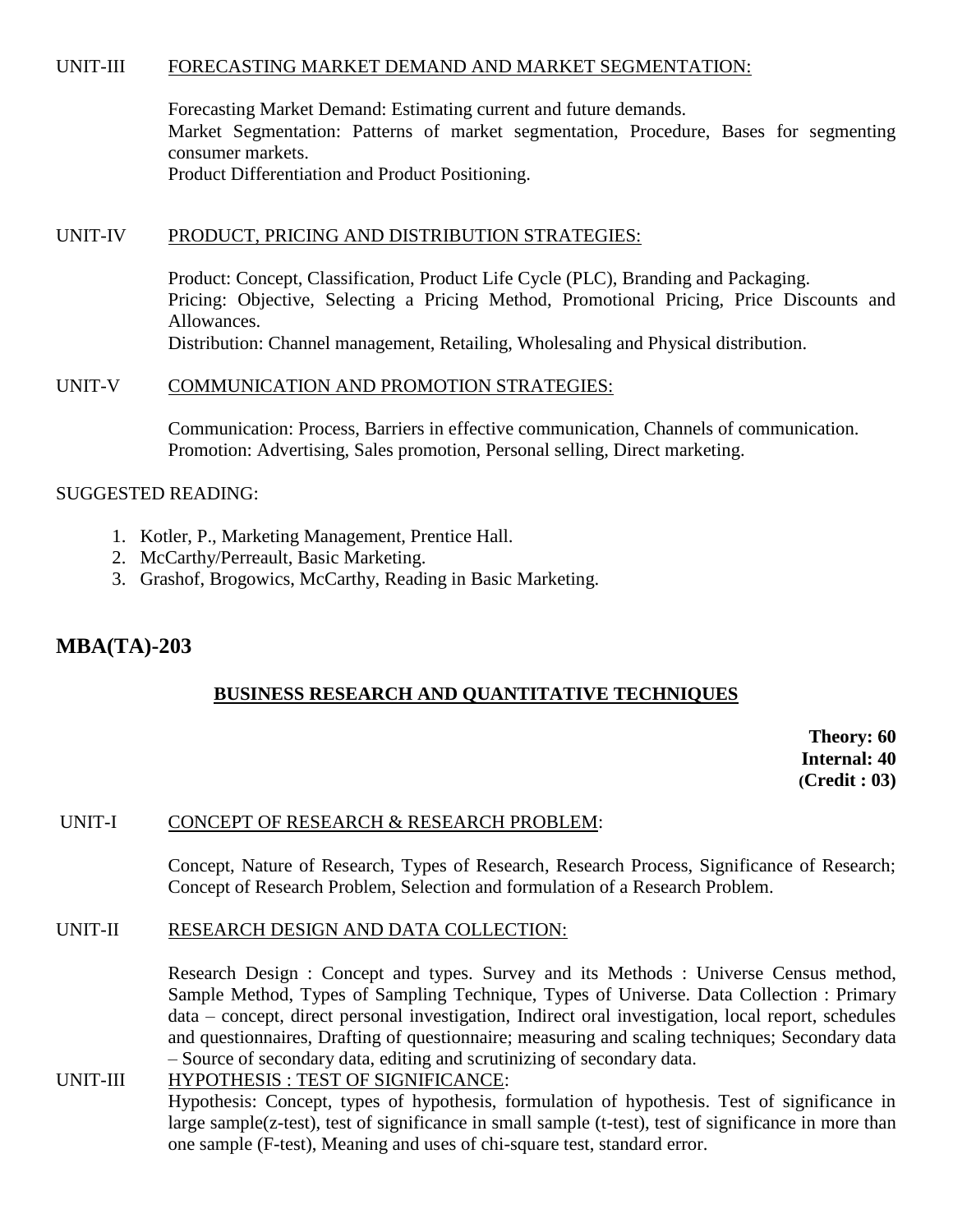#### UNIT-IV FUNDAMENTALS OF STATISTICS:

Averages as a measure of central tendency. Mathematical averages: Arithmetic mean, weighted mean. Mode, Median, Standard Deviation, Mean Deviation.

#### UNIT-V CORRELATION AND REGRESSION ANALYSIS:

Concept and importance of correlation, types of correlation, co-efficience of correlation method by Karl Pearson; Regression Analysis.

### SUGGESTED READINGS:

- 1. S.P.Gupta&Kapoor, Statistical Methods,Sultan Chand
- 2. N.K.Sharma, Statistical Tecchniques,Mangal Deep,Pub,Jaipur
- 3. Curisine & Slater, Quantitative Methods for Business Decision
- 4. Richard, Lewin, Statistics for Management,Prentice hall.
- 5. Dr. S. Sachdeva : Quantitative Techniques.
- 6. Dr. S. Sachdeva : Business Statistics.

# **MBA(TA)-204**

# **MADHYA PRADESH TOURISM**

**Theory: 60 Internal: 40 (Credit : 03)**

# **UNIT - I**

Madhya Pradesh- Its Geography, Geology, Climate, Flora, Fauna, River, Mountain.

# **UNIT - II**

Brief History of Madhya Pradesh- Ancient, Medieval and Modern wit special reference to tourism perspective**.**

# **UNIT - III**

Heritage, Pilgrimage, Sanctuaries, National Park and Fair and Festivals of Madhya Pradesh**.**

# **UNIT - IV**

Infrastructure Management of Tourism in Madhya Pradesh:Transport, Accommodation, Other Facilities.

# **UNIT - V**

Tourist flow in M.P. and their social and economic impact, Policy Planners & framework, role of government, private and public sector in the promotion of tourism in M.P.

# **Suggested Readings:**

1.Bhattacharya, D.K. : Ancient Geography of M.P. 2.Thakur, Promila :M.P. Ek Bhugolik Adhyan. 3. Singh R.L.: Regional Geography of India ( Relevant Chapter). 4.All Districts Gazettes of M.P. 5.All the Publications of Archaeological Survey of India. 6.Sharma R.K.:M.P. Ka Puratatvya Sangrah Granth. 7.M.P.Tourism Policy Reports.

8.M.P.T.D. Publications.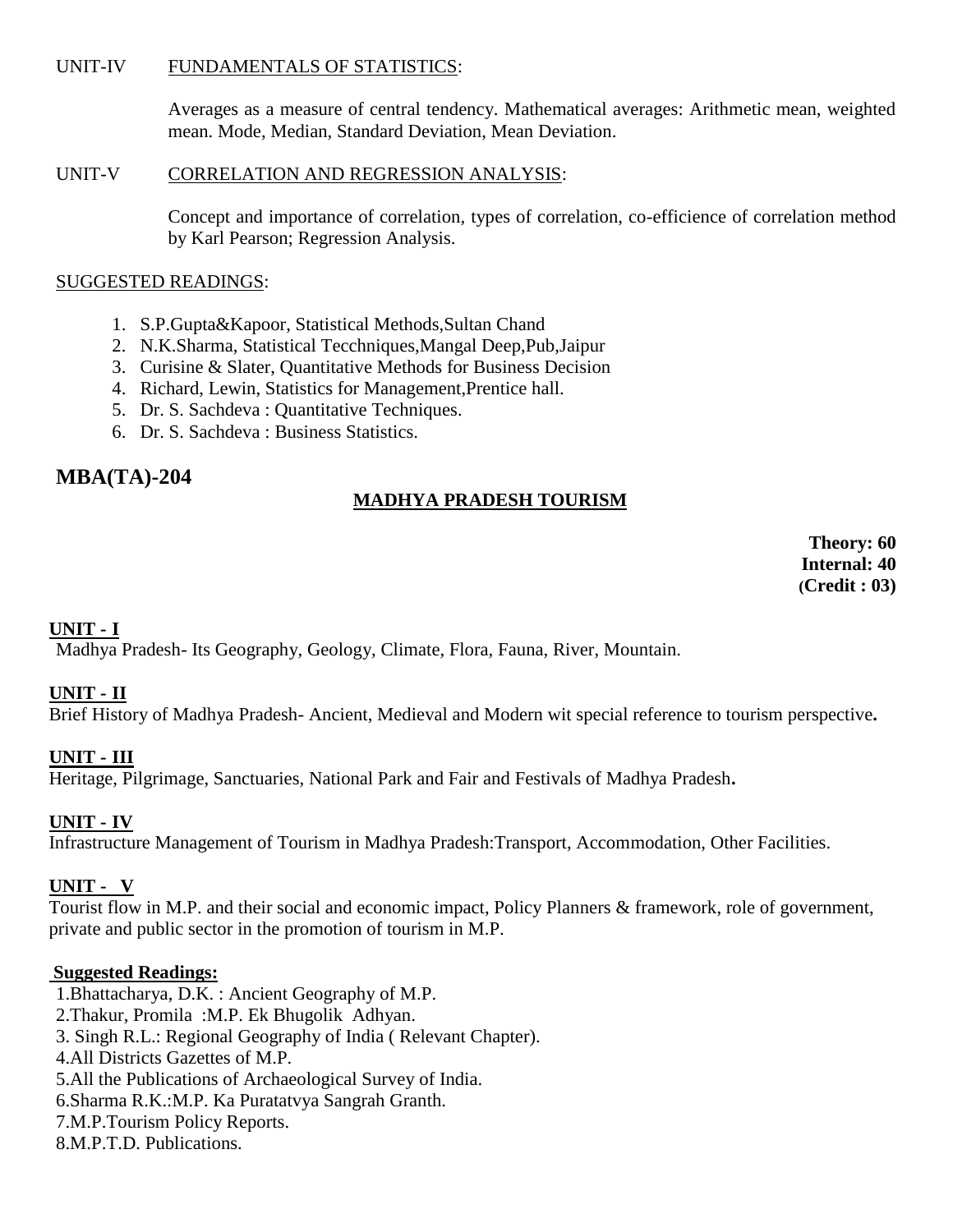# **COMPUTING & INFORMATION SYSTEMS IN TOURISM**

 **Theory: 60 Internal: 40 (Credit : 03)**

UNIT-I MANAGEMENT INFORMATION SYSTEM: Concept of MIS, Structure, Basic Information Systems: Marketing Information system and Personal Marketing System, Concepts of Decision Making and its Models.

### UNIT-II INTERNET & E-MAIL: Introduction, Internet Services Feature, Internet Addressing, Internet Protocols, World Wide Web (WWW), Internet / Web Browsing, Electronic Mail (e-mail).

#### UNIT-III TRAVEL BUSINESS & INFORMATION TECHNOLOGY, AGENCY MANAGEMENT & FOREIGN EXCHANGE SYSTEMS: The History of IT in Travel, Business Travel, Travel and Entertainment, Leisure, Travel, Trade Bodies, The Bank Settlement Plan (BSP), Agency Management Functions, Sabre Information Network (STIN), Agency Data System (ADS), Foreign Exchange, Foreign Currency Products, Power Point, Access.

- UNIT-IV RESERVATION & NETWORKING SYSTEMS: Central Reservation Systems for Air Travel, Rail, Road Transport, Hotel etc.
- UNIT-V PNR, Flight Availability, E-ticket, Intelligent Ticket, Tourism Production System (TPS).

|  | 1. Gorden, B. Devis   | $\ddot{\cdot}$       | <b>Management Systems Conceptual</b>                           |
|--|-----------------------|----------------------|----------------------------------------------------------------|
|  | 2. Marrethe, H. Olsov | $\ddot{\phantom{a}}$ | Foundation Structure and Development.                          |
|  | 3. Ross and Murdick   |                      | Information System for Modern Management.                      |
|  | 4. Kante, Jerone      |                      | <b>Management Information Systems Management</b>               |
|  | 5. Gary, Inkpen       |                      | : Information Technology for Travel $&$ Tourism                |
|  | 6. Dennis, P. Curtin  | $\ddot{\cdot}$       | <b>Information Technology</b>                                  |
|  | Kim, Foly             |                      |                                                                |
|  | Kunal Sen             |                      |                                                                |
|  |                       |                      | Kathleen MorinNick Heap, : Information Technology and Society. |
|  | Ray Thomas,           |                      |                                                                |
|  | Geogg Elion,          |                      |                                                                |
|  | Robin Mason,          |                      |                                                                |
|  | Hughie Mackey         |                      |                                                                |
|  | 7. Glee Harrah Cady   | $\ddot{\cdot}$       | Mastering The Internet                                         |
|  | Pat McGregar          |                      |                                                                |
|  | 8. Andrew S. Tanebaum | $\ddot{\cdot}$       | <b>Computer Networks</b>                                       |
|  | 9. Nance              | $\ddot{\cdot}$       | Introduction to Networking. (II Edition)                       |
|  | 10. Tay Vaughan       | $\ddot{\cdot}$       | Multimedia making It Work. (IV Ed.)                            |
|  | 11. Internet Complete |                      | <b>BPB</b> Publications.                                       |
|  |                       |                      |                                                                |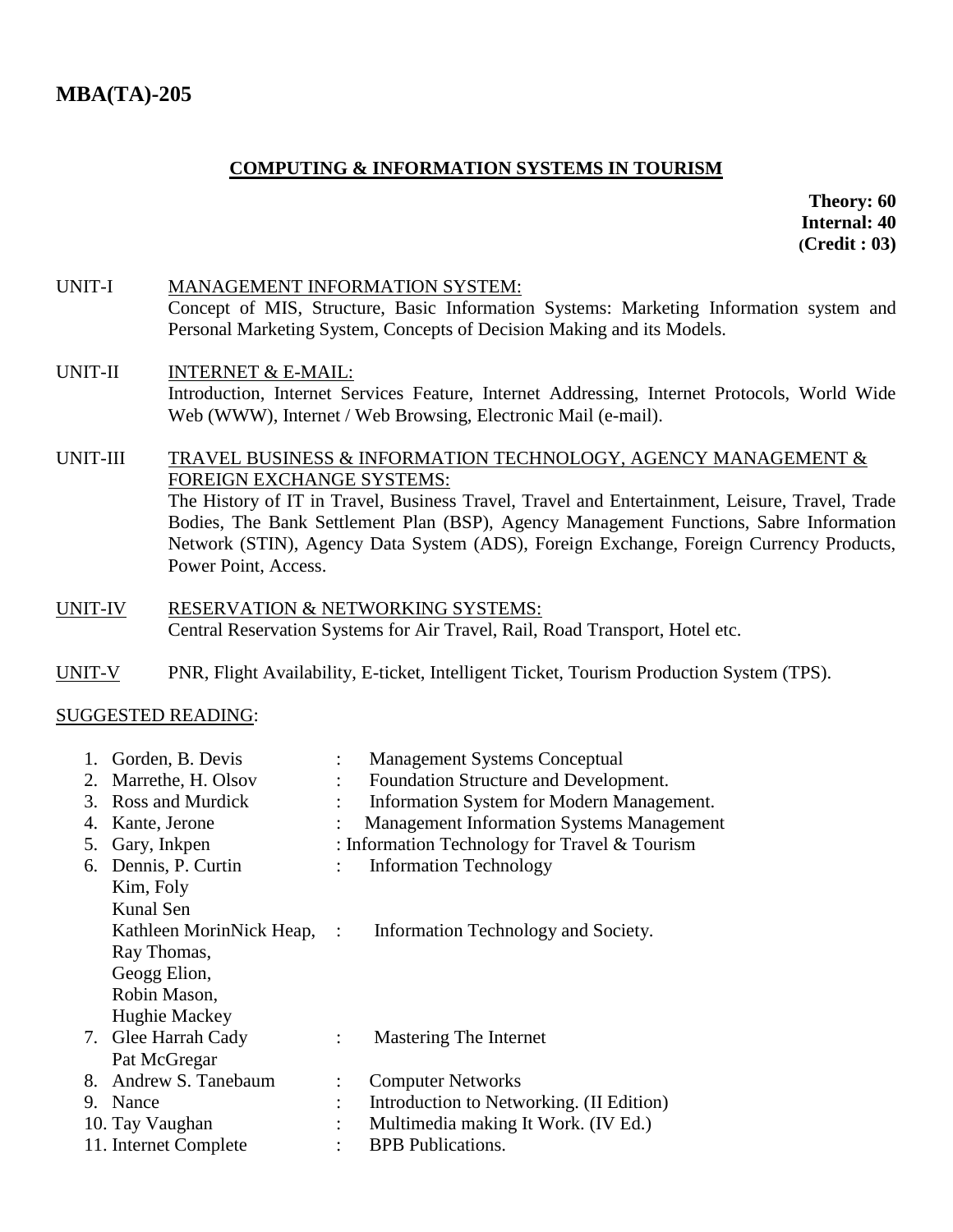# **TRAVEL AGENCY AND TOUR OPERATIONS**

**Theory: 60 Internal: 40 (Credit : 03)**

#### UNIT-I INTRODUCTION:

Definition of Travel Agent and Tour Operators and distinction between The two. History of travel agency system in India since the institution of Pandas to the present age . Changing status of travel agents and tour Operations. Rights, duties and nature of their activities. Role of Travel Agents and Tour Operators in the 21<sup>st</sup> century.

#### UNIT-II FUNCTIONS AND SERVICES:

Functions of Travel Agents and Tour Operators. Detailed study of the following services:

- (i) Planning of sight-seeing and shopping.
- (ii) Preparation of Itineraries.
- (iii) Ticketing- Rail reservations and Airline reservations.
- (iv) Marketing of Tourism packages.
- (v) Transportation, Accommodation and other auxiliary services.
- (vi) Providing professional knowledge and experience, foreign currency exchange, train schedules, airline tariff, Hotel rates and documentary requirements.

Economies of Travel agency business and need for professional guidance. How to "sell" travel.

#### UNIT-III ORGANISATIONAL STRUCTURE AND LINKAGES:

Organizational structure of travel Agents and Tour operators. How to form a Travel Agency & Linkages of the Travel Agents and Tour Operators with---( I ) transporters (II) Accommodation providers

(III) Rail and Airlines (IV) National and International Travel Associations. Job training for Guides etc.

#### UNIT-IV LEGAL RESPONSIBILITIES AND INCENTIVES :

Legal responsibilities of Travel Agents. Difficulties of Travel Agents. Incentives—Remuneration and Earning. Familiarization Trips. Important Guidelines and literature for Travel Agency business. State and Travel agency.

#### UNIT-V GOVERNMENT AND TOURISM:

Important activities of the Central and State Government for building. The infrastructure of Tourism Industry with special reference to the Objectives, management working and future prospects of  $:(I)$  ITDC (II) STDC.

#### SUGGESTED READING:

- 1. Chatterjee : The Indian Travel Agent.
- 2. Negi, Jagmohan : Travel Agent & Tour Operation.

#### **207 : ASSIGNMENT (Credit : 01)**

#### **208 : SEMINAR (Credit : 01)**

#### **209 : COMPREHENSIVE VIVA (Virtual Credit) (Credit : 04)**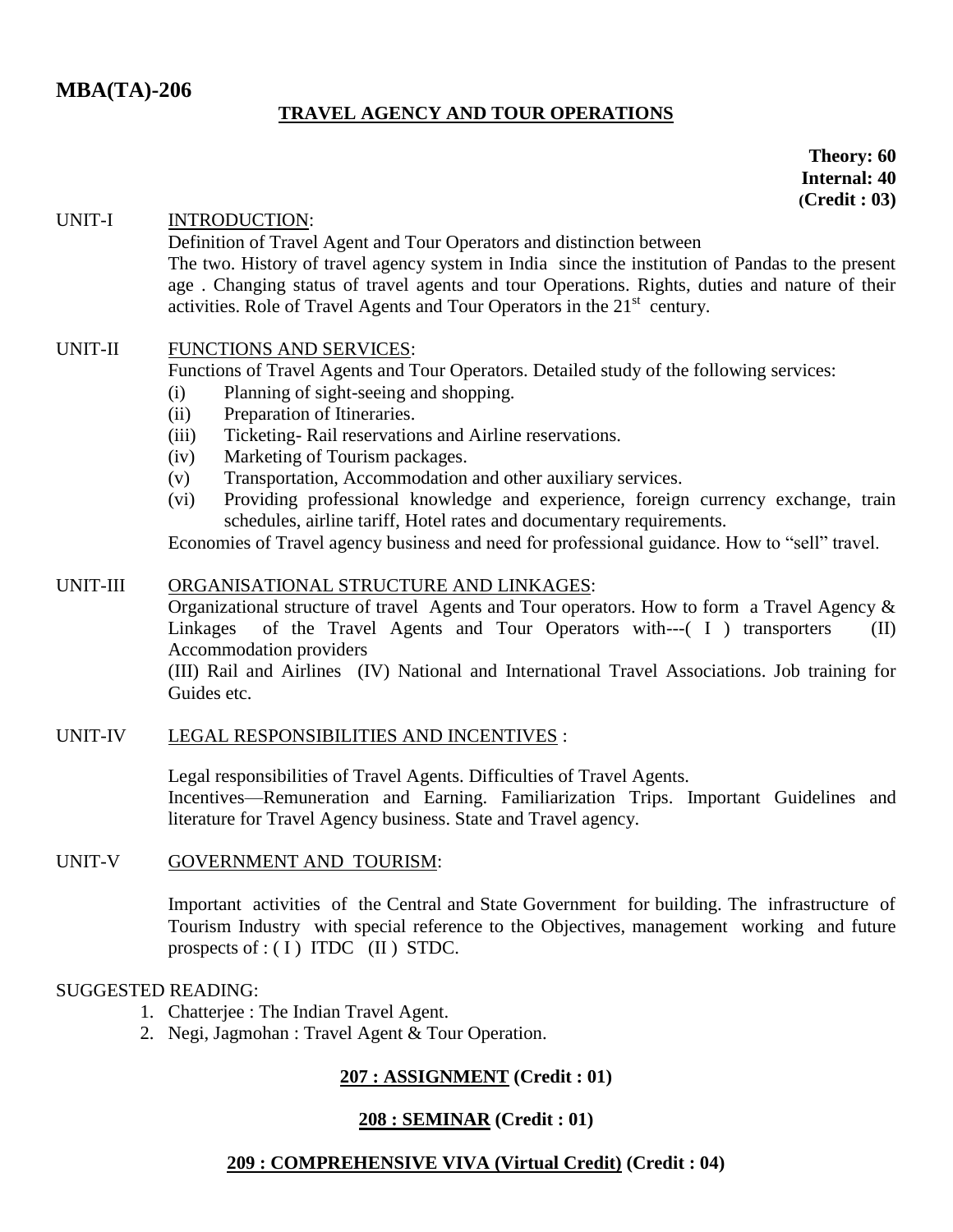# **MBA(TA)-301**

# **MANAGEMENT OF HUMAN RESOURCES**

**Theory: 60 Internal: 40 (Credit : 03)**

#### UNIT-I INTRODUCTION TO HRM: Definition, scope, objectives, functions, origin of human resource management, challenges of Modern human resource management - technological, economic, demographic, cultural and governmental.

#### UNIT-II HUMAN RESOURCE PLANNING AND DEVELOPMENT:

Definition, process and importance, strategic human resource planning, job analysis, description, specification, recruitment, selection, placement and induction process. Employee training, executive development, career planning and development, performance appraisal.

# UNIT-III JOB COMPENSATION: Job evaluation image and salary administration incentive plans and tinge benefits, promotion, demotions, transfers, separation, absenteeism and turnover.

#### UNIT-IV WELFARE OF EMPLOYEES Human Relations - An overview, social security, work-life balance, quality of work life, separation of employees, managing employee turnover.

# UNIT-V HUMAN RELATIONS:

Definition, objectives and approaches to human relations, employee grievances and discipline, participation and empowerment, collective bargaining and its process.

#### SUGGESTED READINGS:

- 1. V.P Micheal, Human Resource Management & human Relations.
- 2. R.S.Dwivedi, Management of Human Resource
- 3. Dr. C.B. Gupta, Human Resource Management.

# **MBA(TA)-302**

# **TOURISM MARKETING AND CONSUMER BEHAVIOUR-II**

**Theory: 60 Internal: 40 (Credit : 03)**

#### UNIT-I INTRODUCTION:

Hospitality marketing, Tourism marketing, Service marketing, Management strategies for service industry.

#### UNIT-II MARKETING INFORMATION SYSTEM AND RESEARCH:

Computer application in tourism MIS, Importance of marketing research in tourism industry, Scanning the different micro and macro tourism environment.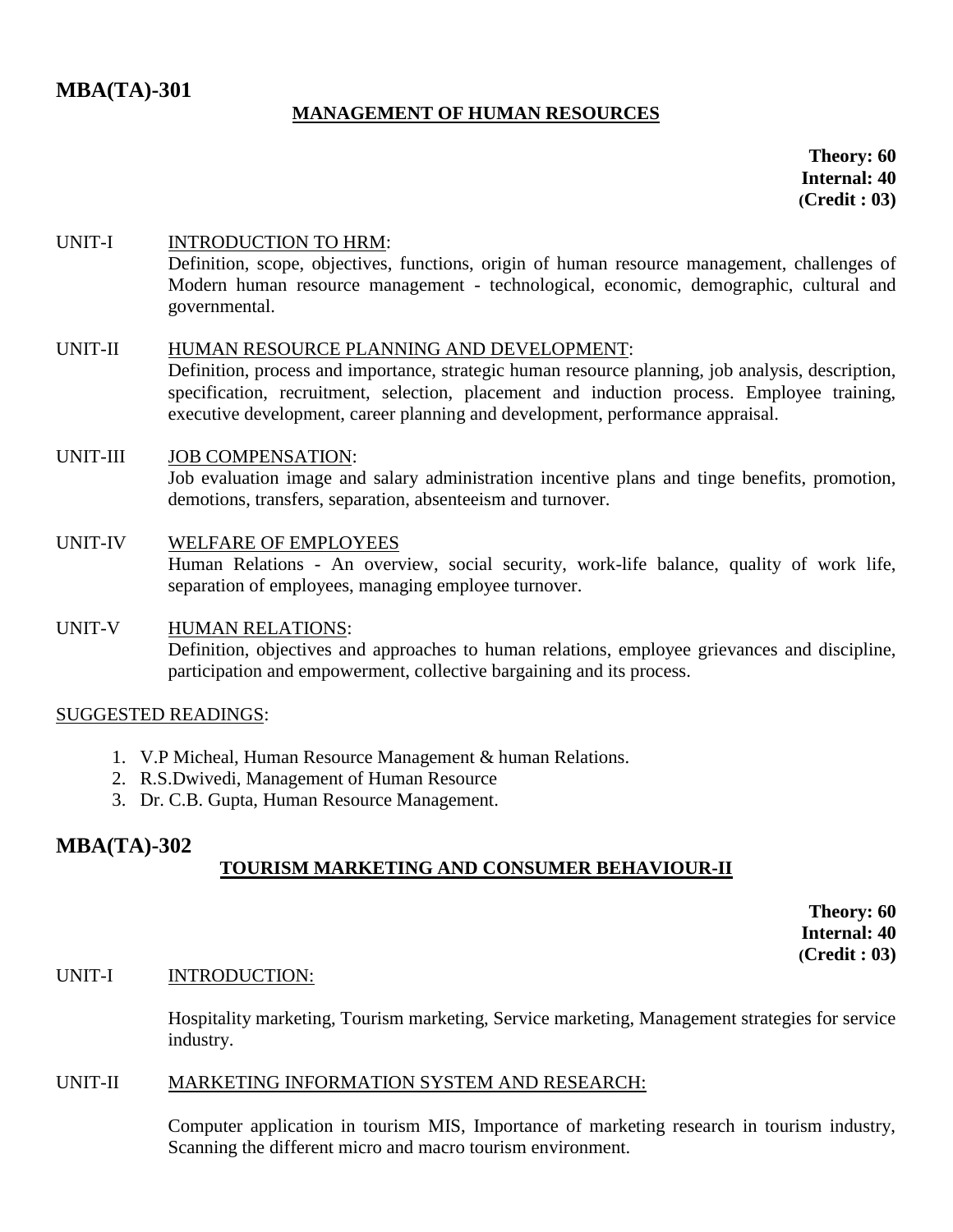#### UNIT-III PRACTICAL IMPLEMENTATION OF TOURISM MARKETING:

Market Segmentation & Targeting - Case study. Product Levels & Product Life Cycle - Related strategies, Pricing strategies, Tourism marketing intermediaries, Effective ways for working with tourism marketing intermediaries, Promotional activities in tourism marketing.

# UNIT-IV DESTINATION MARKETING: Globalization of tourism industry, Management of tourist destination, Segmenting and monitoring the tourist market, Organising and managing tourism marketing.

UNIT-V CONSUMER BEHAVIOUR: Concept, Models, Individual determinants of consumer behaviour, Environmental influences on consumer behaviour, Consumer involvement in the buying decision.

#### SUGGESTED READINGS:

- 1. Holloway, I.C. & Plant R.V. : Marketing for Tourism Pitman.
- 2. Lumsdom, Les : Marketing for Tourism, Macmillan.
- 3. Kotler P. : Marketing for Hospitality & Tourism, Prentice Hall.

# **MBA(TA)-303**

# **TOURISM PLANNING, POLICY AND DEVELOPMENT**

**Theory: 60 Internal: 40 (Credit : 03)**

- UNIT-I Planning for Tourism, H.R.D., Planning Tourism resorts, planning at Regional head, National level and International level.
- UNIT-II National and International Tourist Organization planning for Tour components and problems of standards.
- UNIT-III International Tourism Growth, characteristics Issues, Problems, Processes and factors effecting International Business.
- UNIT-IV Planning for Ecology and Environment protection, planning for youth and sports tourism.
- UNIT-V International co-operation in Aviation International safety, health and hygiene, standardization of immigration procedures.

- 1. Negi, Dr.Jagmohan : Travel Agency & Tour Operation.
- 2. Negi, Dr.Jagmohan : Tourism & Travel Concepts and Principles.
- 3. Negi, Dr.Jagmohan : Tourism Development & Resource Conservation.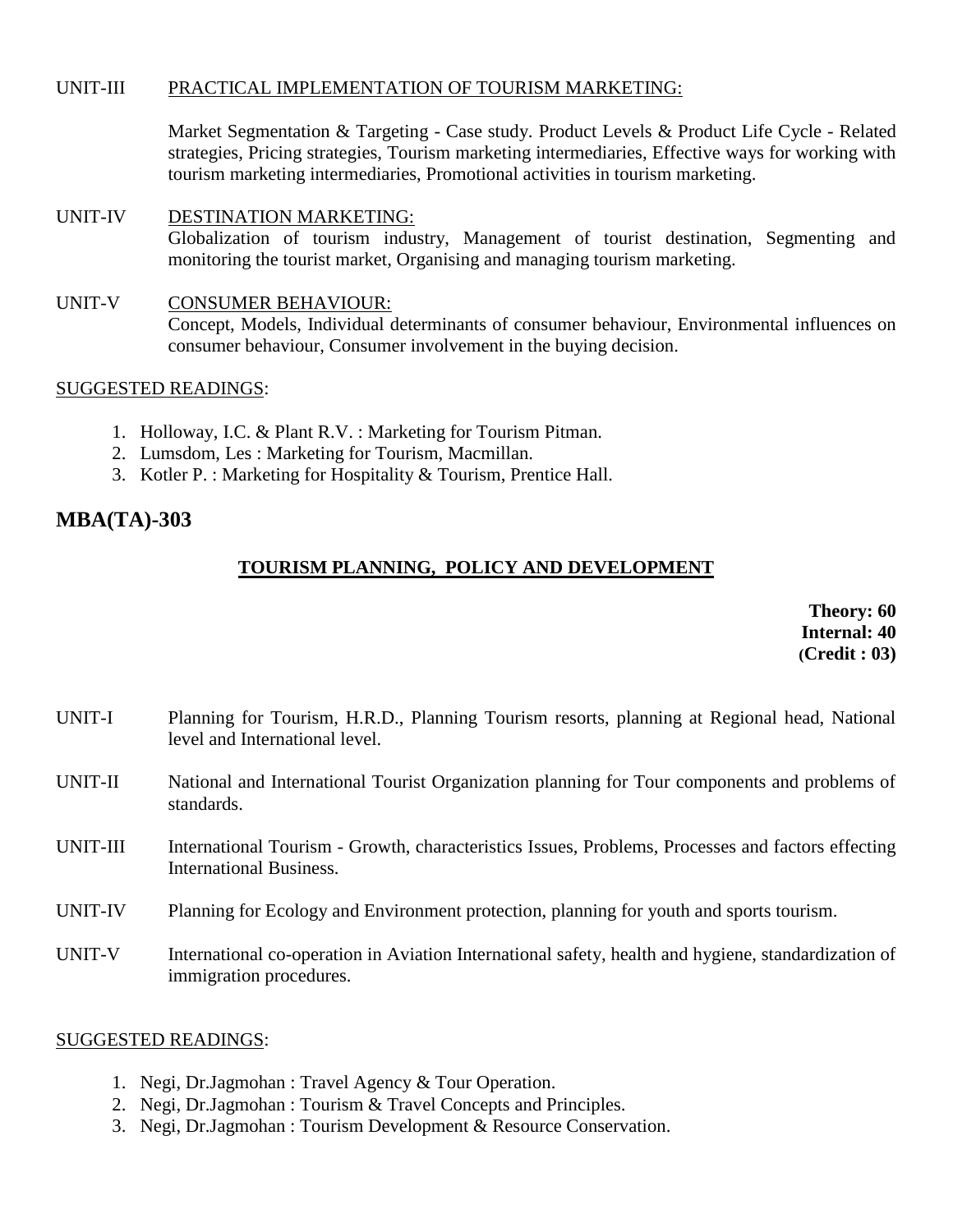# **BASIC CARGO RATINGS & DOCUMENTATIONS**

**Theory: 60 Internal: 40 (Credit : 03)**

- UNIT-I Familiarization of Cargo Tariffs. Rules regarding cargo acceptance. Rounding of weights dimensions / currencies. Chargeable weight and principles of cargo rates.
- UNIT-II General Cargo Rates: Concept and rating, specific commodity rates. Valuation charges. Airway Bill. Disbursement (DB) and charges collect (CC) fees . Government documents.
- UNIT-III Shipping Bill & other Export/Import formalities, including Customs formalities.
- UNIT-IV Aircraft Cargo configuration and capacity Familiarization. Cargo needing special attention (special Loads). Live Animals Regulations. Introduction to dangerous regulations.
- UNIT-V Cargo Agency Sales Reports, Cargo Agency Commissions. Basics of Customs Regulations & Acts with reference to Cargo.

# SUGGESTED READING:

- 1. The Air Cargo Tariff (TACT) Rates Book (bi-annual) Rate Books worldwide (Published every two months) Rate Books North America(Published every two Months)
- 2. AITA live Animals Regulations manual(Annual)
- 3. AITA special Loads Manual(annual)

# **MBA(TA)-305**

# **FOREIGN LANGUAGE (FRENCH)\***

**Theory: 60 Internal: 40 (Credit : 03)**

- UNIT-I Translation of simple sentences from French into English.
- UNIT-II Translation of simple sentences from English into French.
- UNIT-III Ouestions based on grammar of unit 1, unit 2 and unit 3 of the prescribed book.
- UNIT-IV Questions on the lessons of unit 1, unit 2 and unit 3 of the prescribed book.
- UNIT-V Dialogue writing on a topic taken from the first 3 units of the prescribed book.

# BOOK PRESCRIBED :

- 1. Jacky Girardet, Jean-Marie Cridlig, Panorama (Part I) Unit 1, Unit 2 and Unit 3.
- 2. Initial Part-I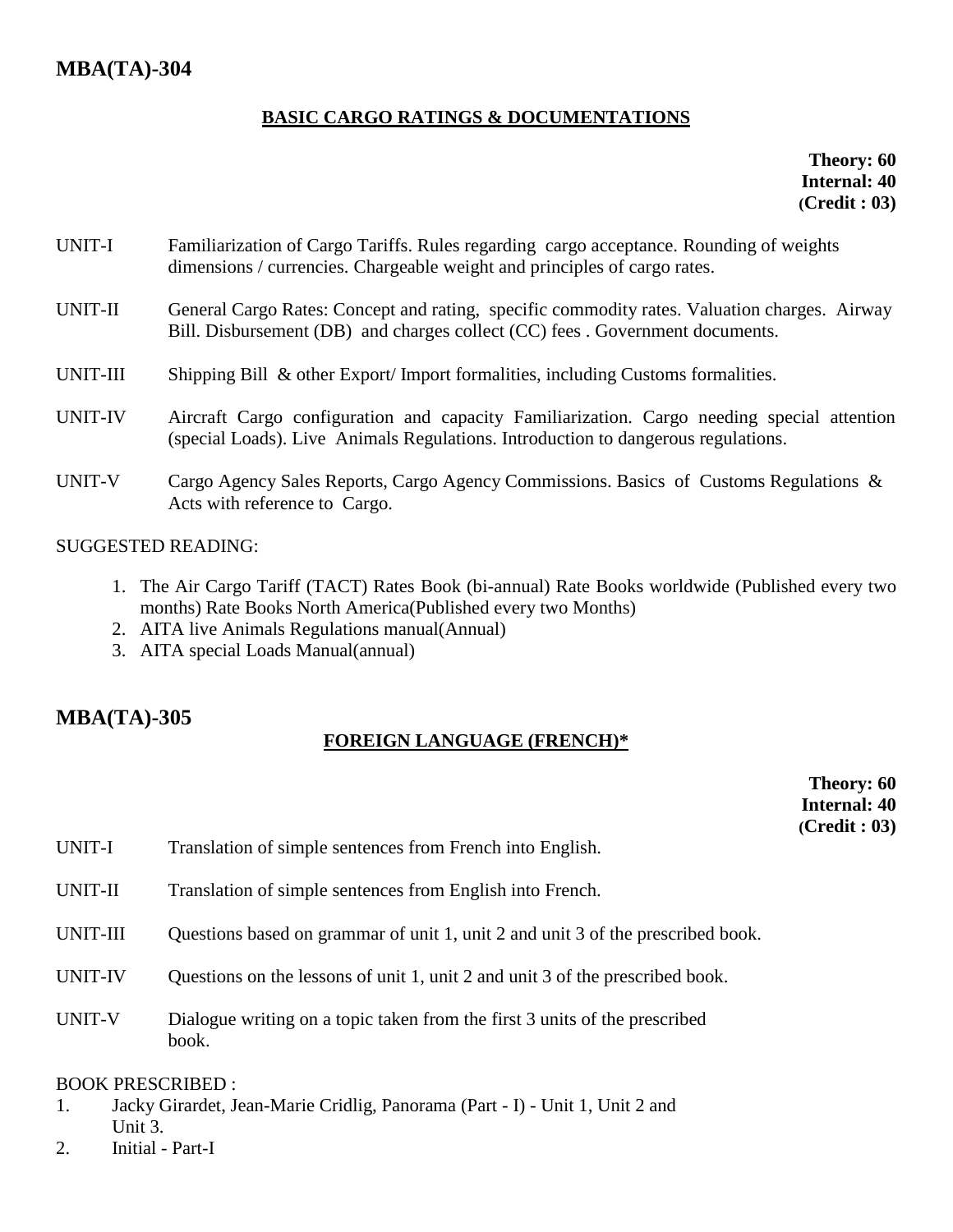- 3. Bonne Route
- 4. Sans Frontiere Part I
- 5. Dictionary : Larousse, Cassels, Oxford, Collins.

# **MBA(TA)-305**

## **FOREIGN LANGUAGE (ENGLISH)\***

**Theory: 60 Internal: 40 (Credit : 03)**

#### **UNIT-I**

Basics of English communicating skill, need of communication skill for managers, aids to correct English speaking, correct pronunciation, clear articulation, developing reading skill, predicting guessing, correcting writting aids, characteristic of correct english writting organising and structuring of ideas, sounds of english.

#### **UNIT-II**

Comprehension, application, essays, general letters, notice, messages.

#### **UNIT-III**

Communication ethics, common ethical pitfalls in communication, ethics in resumes, ethics in sales messages, ethics in persuasion, effective communication - completeness, conciseness, consideration courtesy, correctness, questions assessment.

#### **UNIT-IV**

Layout, mechanical structure and part of letter, different kinds of letters, style and format, enquiries and replies - offers and quotations, specimen letters, circular letters, sales letters, complains and adjustments.

#### **UNIT-V**

Meetings, minutes personal interviews, group discussions, personality development and grooming.

#### **Note:-**

1. The students are requested to identify topics of interest and make oral presentations infront of teachers. The course instructors should evaluate the presentation skill and suggests methods of improvement.

2. The report is evaluated on various dimensions of written communication, suggestions for improvement will be offered.

3. Group discussions for effective communication and improving english language will also be organised by course instructor and evaluated in which students has to perform.

#### **SUGGESTED READINGS:**

Basic Business Communication - Robert Maarcher Effective Business Communication - Murhy Excellence in Business Communication - Thrill Essentials of Business Communication - Rajendra Pal & J.S.K. Business Communication Management - D.D. Singhal, V.K. Mittal, N.C. Garg, V.S. Vyas.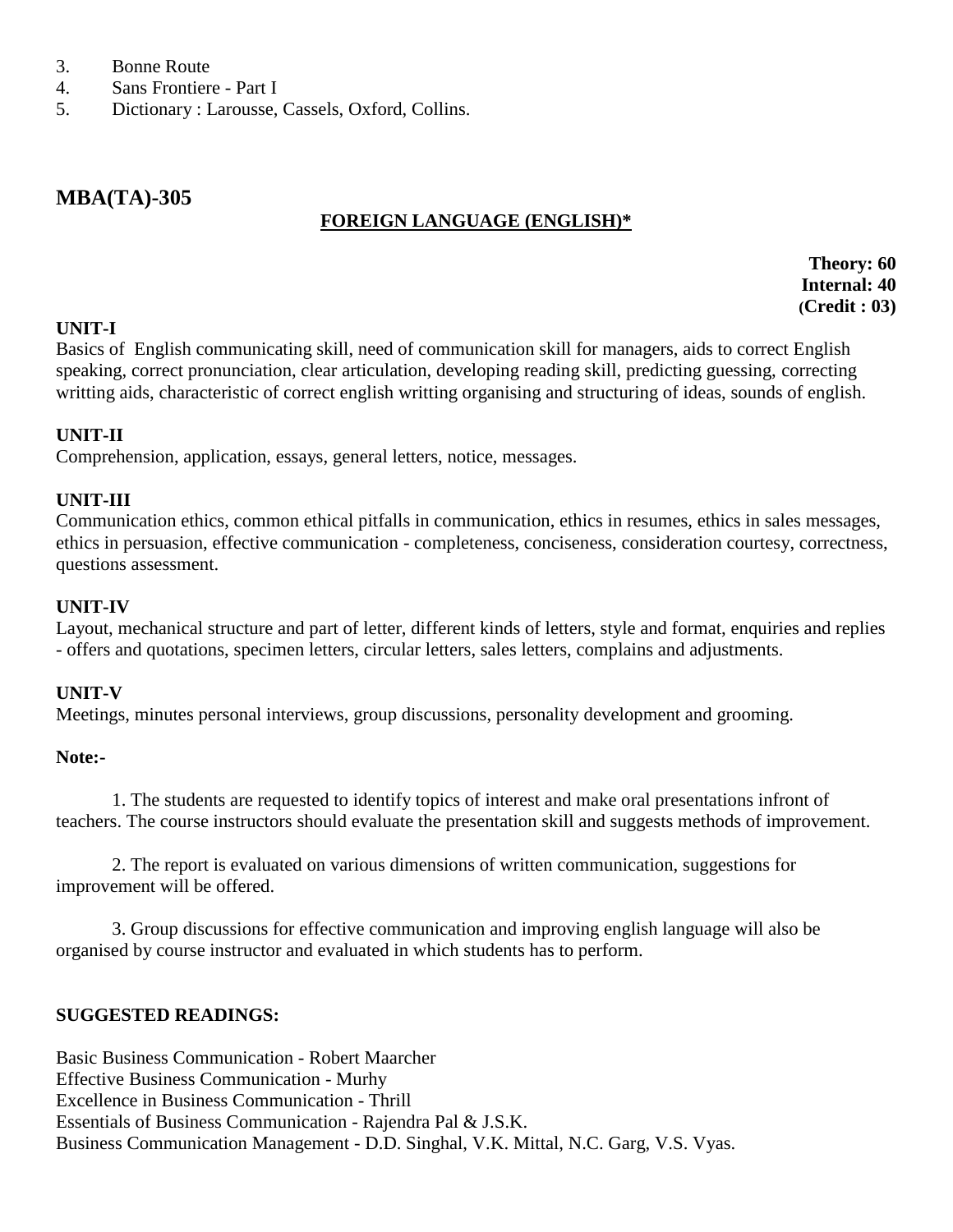# **MEETINGS, INCENTIVES, CONFERENCES AND EXHIBITIONS (MICE)**

**Theory: 60 Internal: 40 (Credit : 03)**

- UNIT-I Introduction to Meetings, Incentives, Conventions, and Exhibitions (MICE). Definitions of conference and the components of the conference market. Introduction to the convention venues.
- UNIT-II The nature of convention markets, demand for conference facilities. The growth and development of the industry. The economic and social significance of convention. The impact of conventions on local and national communities. International market perspectives
- UNIT-III The association market: future trends of trade, social and government associations. Organizational structure of associations, Financial structure of associations. International associations market.
- UNIT-IV New product development to serve the corporate market. Trade shows and exhibitions: Principle purposes, types of shows, benefits, major participants, organization and membership, evaluation of attendees. Convention / Exhibition facilities, benefits of convention facilities, inter-related venues. Project planning and development, meeting planners / convention manager, organization and planning events, major attributes of meeting planners, types of meeting planners, convention and visitors bureau , bureau structure and funding.
- UNIT-V Contract Negotiations, the Law and meeting professionals, meeting & convention check lists. Development of convention hotel sales and marketing plans. Hotel convention service management. Transportation: group fares, airline negotiations, extra services, cargo transportation. Food and beverage planning and operation management. Incentive tours: major incentive market in the world. Basic infrastructure requirements for organizing incentive tours.

#### SUGGESTED READINGS:

- 1. Albert and Zamke (1985). Service America! Warner
- 2. Coleman, Lee Finkle(1991). Power house conferences, Educational institute of AH&MA. Hoyle, Dorf and Jones (1995). Managing conventions and group business. Educational institute of AH&MA.

# **307 : FIELD STUDY (Credit : 04) 308 : COMPREHENSIVE VIVA (Virtual Credit) (Credit : 04)**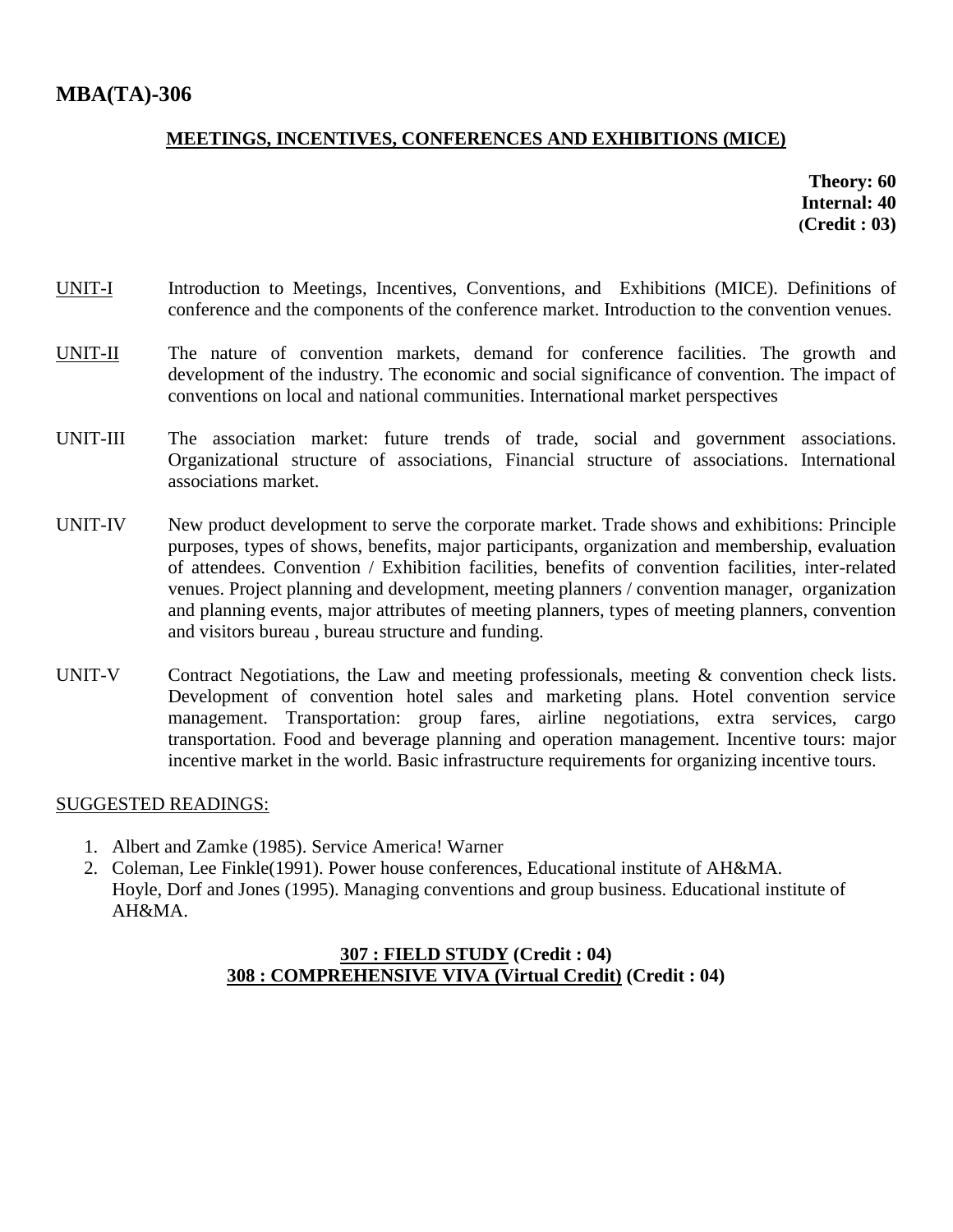# **MBA(TA)-401**

#### **ADVENTURE TOURISM OPERATIONS**

**Theory: 60 Internal: 40 (Credit : 03)**

| UNIT-I         | Definition, Scope, trends and Opportunities in Adventure Tourism.<br>Beginning of Adventure tourism in India.                                                                                                   |
|----------------|-----------------------------------------------------------------------------------------------------------------------------------------------------------------------------------------------------------------|
| UNIT-II        | Wild life Tourism, National Parks, Sanctuaries, Biosphere Reserves, Marine Parks, Safaris.                                                                                                                      |
| UNIT-III       | Mountaineering, Trekking, Sea Beach, and Island Tourism, Concept of carrying capacity and<br>impact Assessment.                                                                                                 |
| <b>UNIT-IV</b> | Winter-sports, water-sports, Zero-sports, Youth Tourism, Sport Tourism<br>and other avenues of Adventure Tourism and Wild – life Tourism.                                                                       |
| UNIT-V         | Existing Infrastructure for Adventure and wild life tourism. Future prospects of Adventure<br>tourism in India. Importance of Human Resource<br>in Adventure Tourism, Equipments and Training centers in India. |

#### SUGGESTED READINGS:

1. Malik, Satyendra Singh : Adventure Tourism.

# **MBA(TA)-402**

# **BUSINESS POLICY**

**Theory: 60 Internal: 40 (Credit : 03)**

- UNIT-I BUSINESS POLICY-AN INTRODUCTION: Nature, importance, purpose and objective of business policy. Various terms in business policy, Levels of strategy.
- UNIT-II AN OVERVIEW OF STRATEGIC MANAGEMENT: Nature of strategic decision making, Patterns of strategic behavior, Process of strategic management.

#### UNIT-III STRATEGY FORMULATION:

Environmental Appraisal-components, environmental scanning, environmental appraisal. Organizational appraisal – Organizational. Capability factor, organizational. appraisal. Strategic alternatives- modernization strategies, diversification strategies, integration, merger and joint venture. Strategic Choice-corporate portfolio analysis, SWOT analysis, factors in strategic choice.

#### UNIT-IV STRATEGY IMPLEMENTATION:

Project and procedural implementation, Structural Implementation-structural considerations, structures, organization. Design and change. Functional Implementation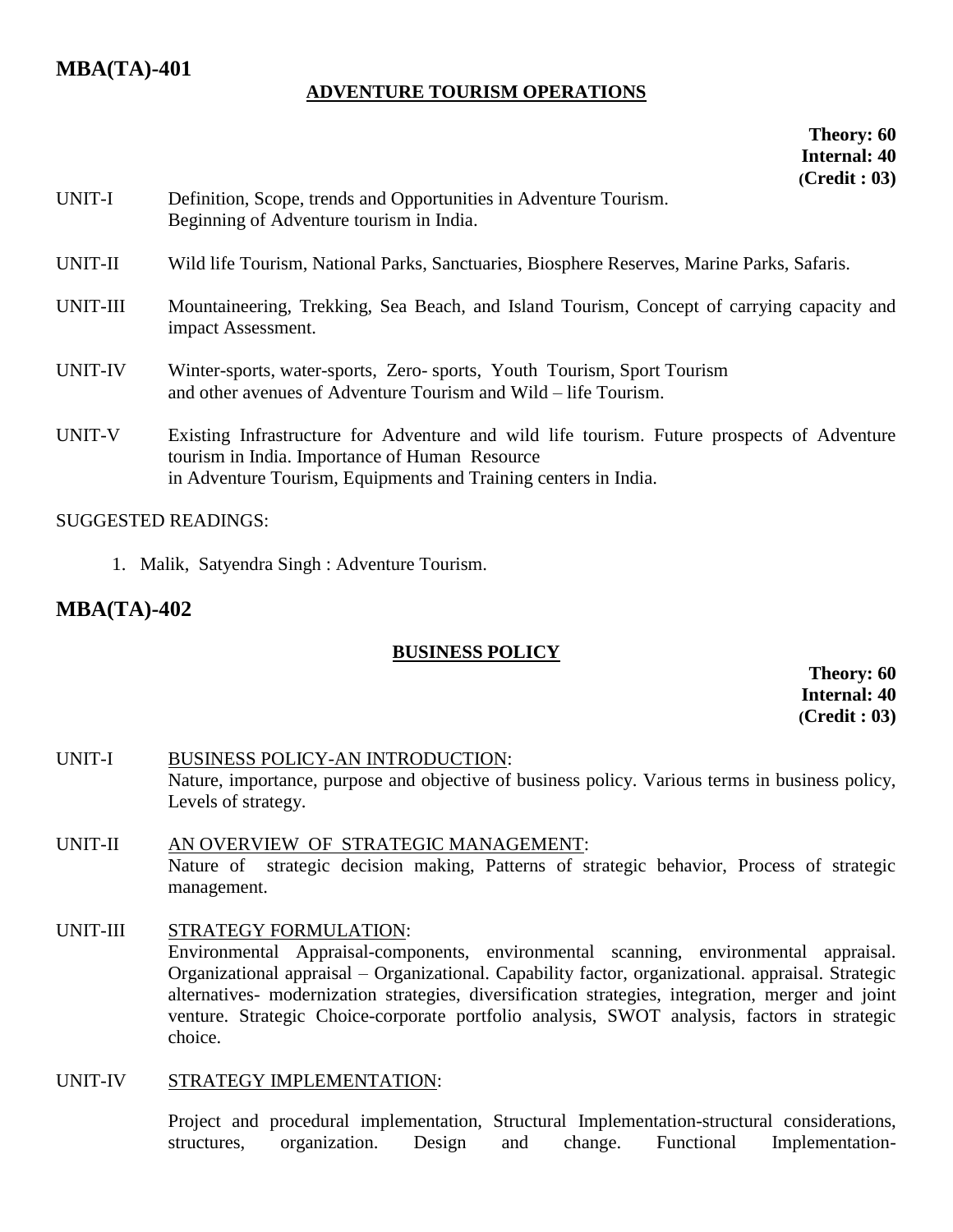financial/marketing/operations/personnel plans & Policy. Behavioral Implementation – leadership, corporate culture, personal values and business ethics.

UNIT-V STRATEGY EVALUATION: Strategic Control-basic types of control. Operational control-process of evaluation and control. Role of organization system.

### SUGGESTED READINGS:

- 1. Azhar Kazmi,Business Policy
- 2. P.K.Ghosh, Business Policy
- 3. Dr. S.Sachdeva, Business Policy

# **MBA(TA)-403**

# **TOURISM IMPACTS**

**Theory: 60 Internal: 40 (Credit : 03)**

- UNIT-I Introduction: concepts, definitions and historical development of tourism, Types of tourists: tourist, traveler, excursionists, form of tourism: inbound, outbound, domestic, international, Manila Declaration.
- UNIT-II Tourism system & environment, Introduction to demand for tourism patterns. Patterns and characteristics of the supply of tourism.
- UNIT-III Determents and motivations of tourism demand, Impacts of tourism at the destination, Factors affecting the future of tourism business.
- UNIT-IV Emergence of mass tourism in modern world economic and other factors.
- UNIT-V Tourism Impact Assessment: Organisation, Research issues, Impact studies, Relationships, Economic benefits, Environmental impacts, Social- cultural impacts etc.

- 1. Mill & Morisson :Tourism Systems.
- 2. Seth, Prannath : Successful Tourism Management.
- 3. Gartner, R. : Tourism Development.
- 4. Sharma, J.K. :Tourism Planning And Management.
- 5. Mclontosh , R.W.: Tourism Principles And Practices.
- 6. Chattopadhyay, Kunal : Economic Impact of Tourism Development (An Indian Experience)
- 7. Sinha, P.C. : Tourism Management.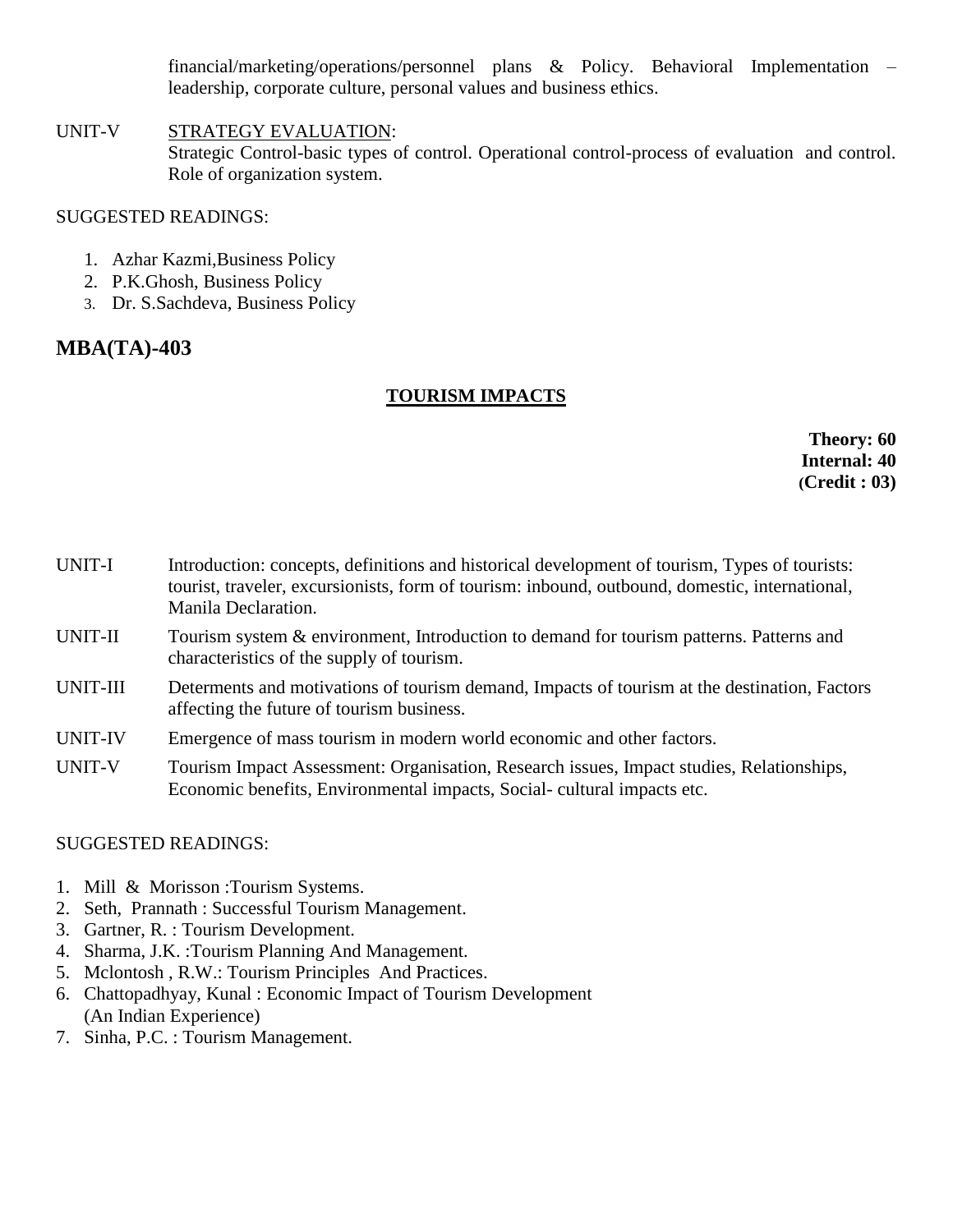# **FOREIGN LANGUAGE (FRENCH)\***

**Theory: 60 Internal: 40 (Credit : 03)**

| UNIT-I   | Translation of a simple passage or sentences from French into English.                 |
|----------|----------------------------------------------------------------------------------------|
| UNIT-II  | Translation of a simple passage or sentences from English into French.                 |
| UNIT-III | Questions based on the grammar of unit 4, unit 5 and unit 6 of the<br>prescribed book. |
| UNIT-IV  | Questions on the lessons of unit 4, unit 5 and unit 6 of the prescribed<br>book.       |
| UNIT-V   | Letter writing formal/informal.                                                        |

# BOOK PRESCRIBED :

- 1. Jacky Girardet, Jean-Marie Cridlig : Panorama (Part I) Unit 4, Unit 5 and Unit 6.
- 2. Initial Part-I
- 3. Bonne Route
- 4. Sans Frontiere Part I Dictionary : Larousse, Cassels, Oxford, Collins.

# **MBA(TA)-404**

# **FOREIGN LANGUAGE (ENGLISH)\***

**Theory: 60 Internal: 40 (Credit : 03)**

#### **UNIT-I**

Idioms and phrases, speaking skill - vocabulary, reading, pronunciation. Writting skill - spellings, aids to correct writting, punctuation, grammatical errors, tenses, infinitives, gerunds and participles.

#### **UNIT-II**

Essays, comprehension, general student letters, applications, notice, reports.

# **UNIT-III**

Introduction to communication, effective communication, barriers of effective communication, forms of communication, essential needs of effective communication, Clarity, completeness, conciseness, courtesy, correctness and questions for assessment.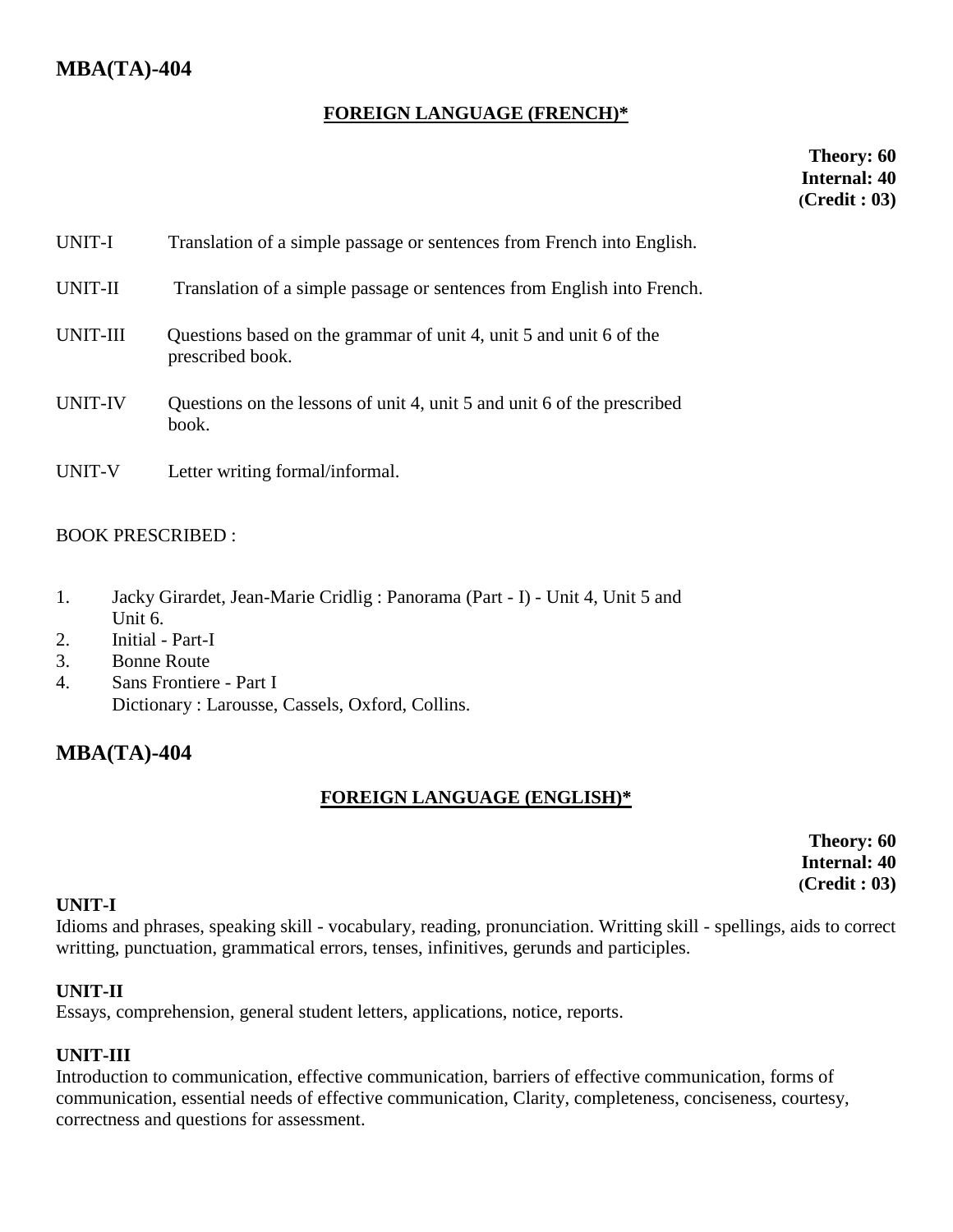# **UNIT-IV**

Mechanical structure and parts of letter, style, format and punctuation. Kinds of letter - business letter, sales letters, enquiries and replies. Application letters correspondence and confirmation letters.

# **UNIT-V**

Report writting, importance of reports, special features of reports, types of business reports, meeting, and group discussions.

## **Note:-**

1. The students are requested to identify topics of interest and make oral presentations infront of teachers. The course instructors should evaluate the presentation skill and suggests methods of improvement.

2. The report is evaluated on various dimensions of written communication, suggestions for improvement will be offered.

3. Group discussions for effective communication and improving english language will also be organised by course instructor and evaluated in which students has to perform.

# **SUGGESTED READINGS:**

Basic Business Communication - Robert Maarcher Effective Business Communication - Murhy Excellence in Business Communication - Thrill Essentials of Business Communication - Rajendra Pal & J.S.K. Business Communication Management - D.D. Singhal, V.K. Mittal, N.C. Garg, V.S. Vyas.

# **MBA(TA)-405**

# **ATTRACTION MANAGEMENT**

**Theory: 60 Internal: 40 (Credit : 03)**

UNIT-I TYPES OF ATTRACTION: Natural and Man-made, Different categories of attraction - Historical buildings, gardens, museums and art galleries etc. with emphasis on India.

- UNIT-II Attraction of wild life & other attractions, like National Parks, Zoos, Wild-Life sanctuaries, Country Parks, Leisure Parks, Visitor centers etc. Desert Safari, Hiking or Skiing, River Rafting, Mountaineering etc.
- UNIT-III RESORT MANAGEMENT: Planning and Development. Recreational activities and facilities, Personal Organizational & human relations. Front of the House management. House Keeping F&B laundry, Energy. Accounting and purchasing, Safety and Security. Resort marketing & Promotion.

# UNIT-IV GUIDING SKILLS-I:

 Tourist itinerary preparation, tour costing, tour co-ordination, Role and Responsibility of a tour guides. Main pre-requisites of a guide : courtesy Behavior, Dress art of conducting sightseeing tours in an informative and entertaining way.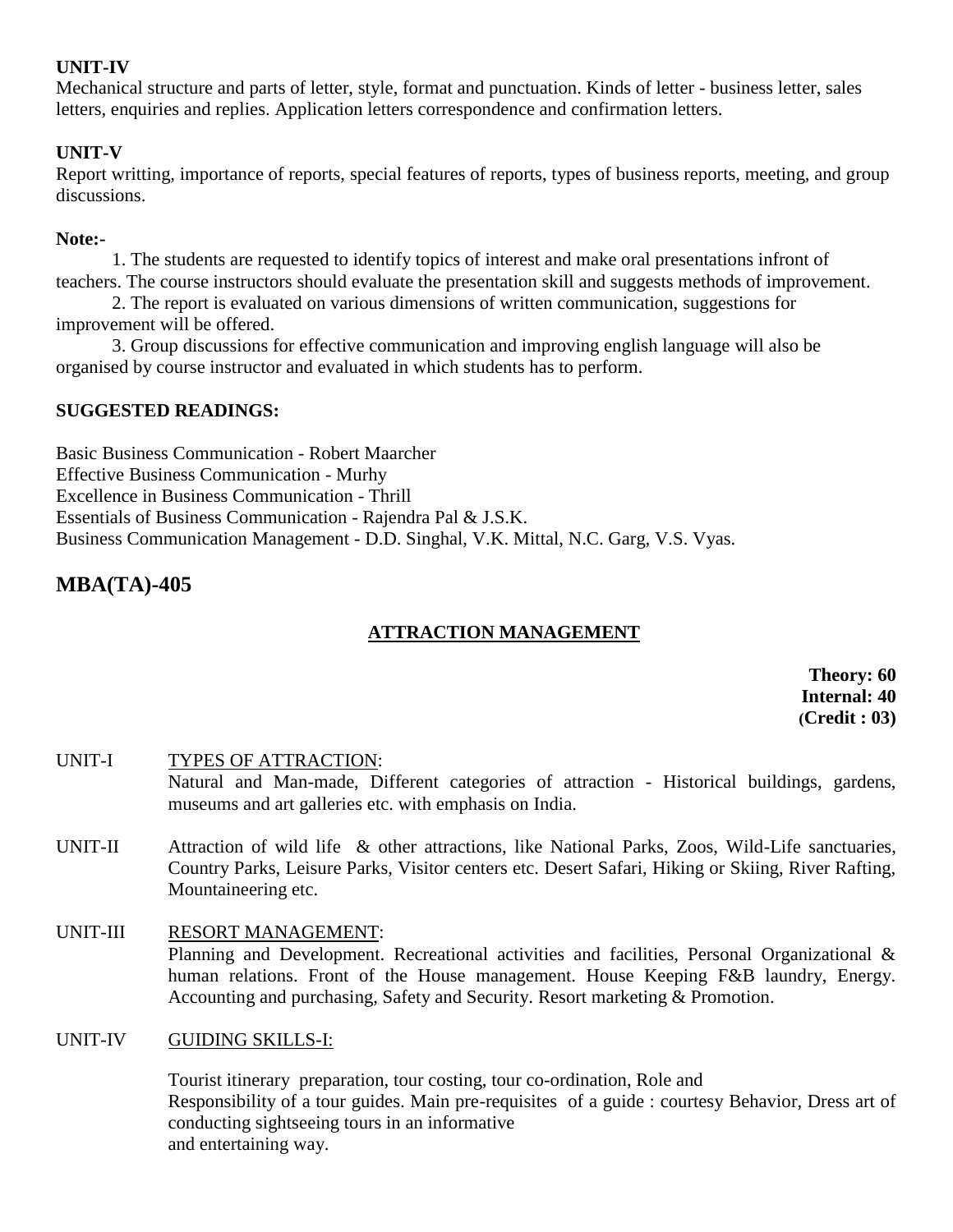#### UNIT-V GUIDING SKILLS-II:

Escorting group movements, Escorting VIPs and special interest Groups. Handling Tourist complaints safety & security of tourists, First Aid.

#### SUGGESTED READINGS:

- 1. Anand, M.M. : Tourism and Hotel Industry in India
- 2. Boordman, R.D.: Hotel & Catering Costing and Budgeting.
- 3. Kohali, M.S. : Mountaineering in India.
- 4. Negi, Jagmohan : Tourism and Travel Concepts and Principles.
- 5. Singh, T.V. & Kaur J. : Studies in Tourism, Wild Life & Park Conservation.

# **406 : INDUSTRIAL TRAINING (Credit : 08) 407 : COMPREHENSIVE VIVA (Virtual Credit) (Credit : 04)**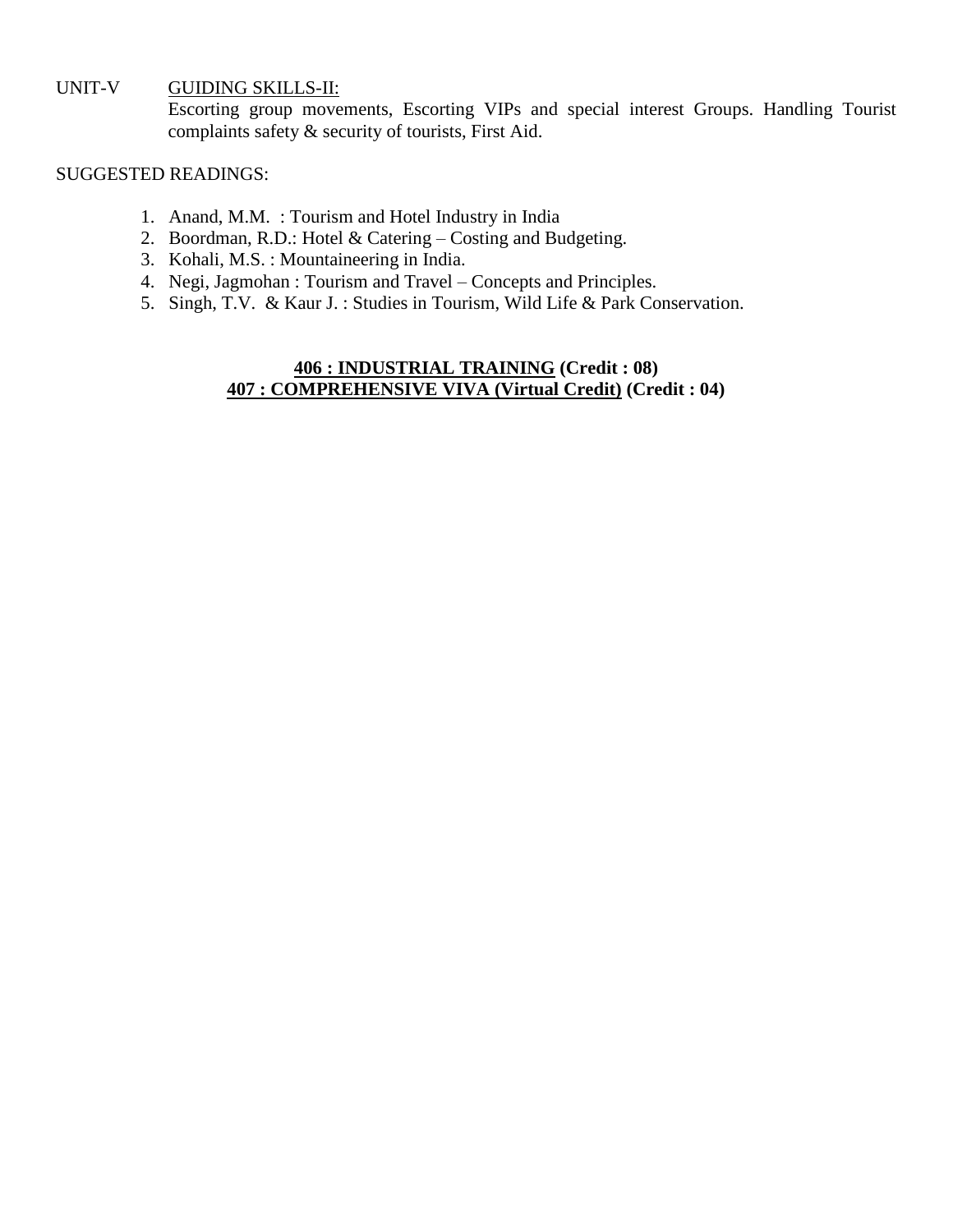# **M.B.A. (TOURISM ADMINISTRATION)** *(TWO YEARS FULL TIME PROGRAMME)*



# **2015-2017**

# **SCHOOL OF STUDIES IN TOURISM AND TRAVEL MANAGEMENT, JIWAJI UNIVERSITY GWALIOR-474011**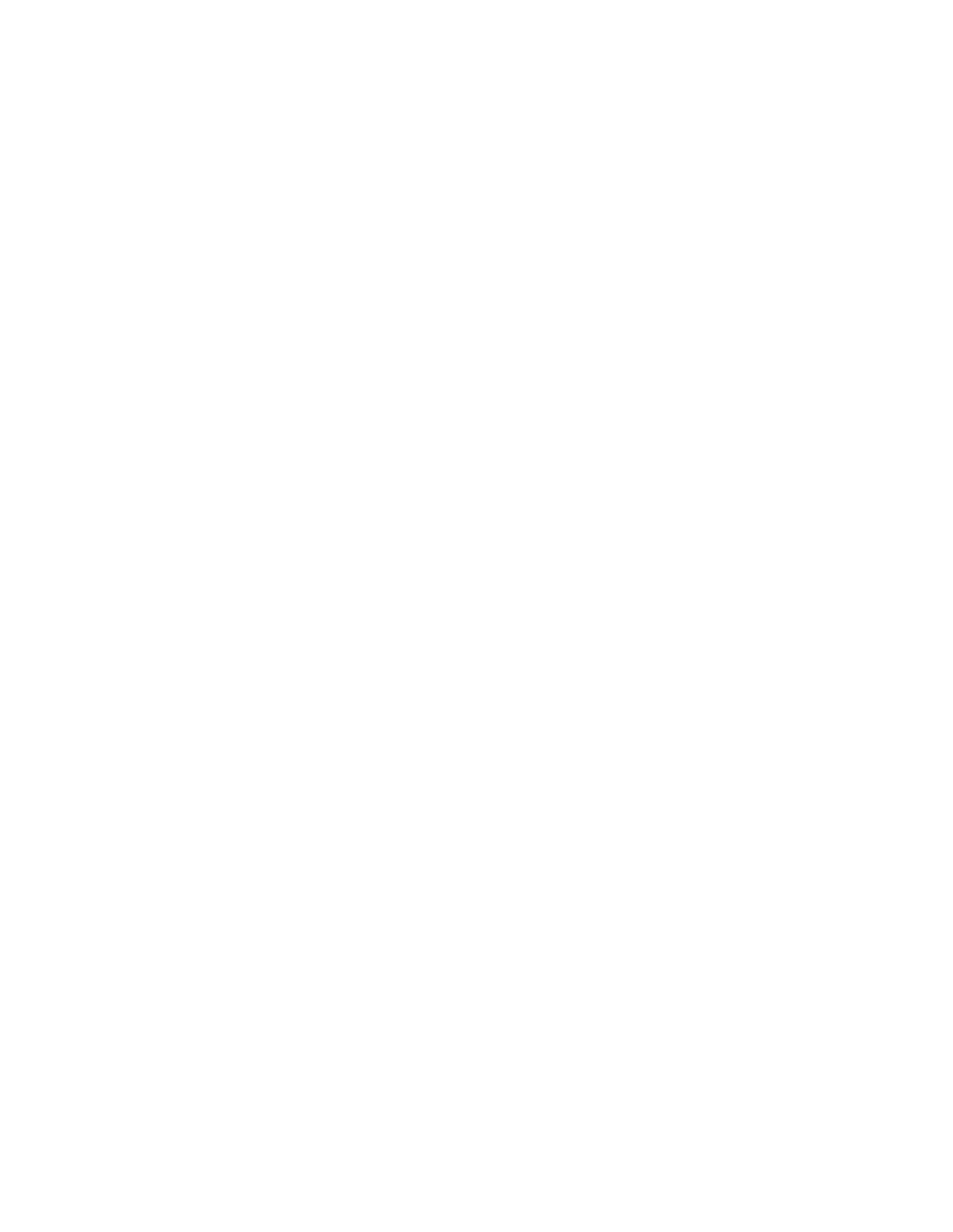# **APPLICATION OF OPERATIONS RESEARCH IN TOURISM**

Max.Marks:100

External : 70 Internal : 30

- UNIT-I Concept and characteristics of operation research, Models of operation research, Operation Research methodology, Linear programming formulation, Graphic method.
- UNIT-II Transportation model, Assignment model Hungarian method, Travelling salesman problem.
- UNIT-III Decision analysis and theory, Queuing theory, Games and strategies.
- UNIT-IV Networking scheduling by PERT/CPM, Inventory control, Goal programming.
- UNIT-V Replacement problem and system reliability, Investment analysis, Information theory.

#### **Suggested Readings:**

- 1. S.D. Sharma : Operations Research
- 2. Dr. S. Sachdeva : Operations Research
- 3. R.P. Sen : Operations Research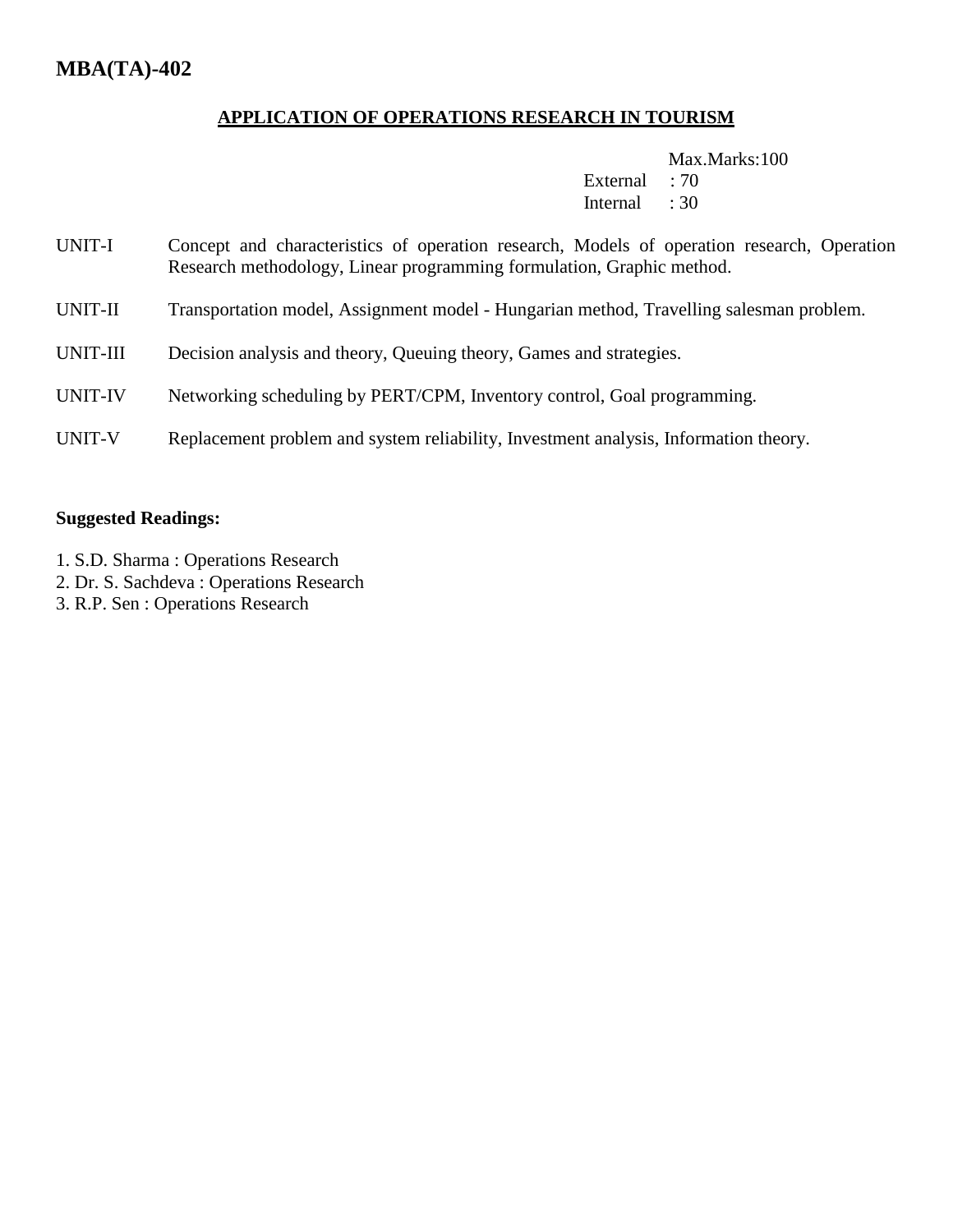# **MBA(TA)-107 (New) COMMUNICATION SKILLS & PUBLICATION RELATIONS**

( Non Credit Paper but Passing Marks are Compulsory )

UNIT-I PUBLIC RELATION AND PUBLICITY: Concept, definition, importance of public relation in tourism marketing..

# UNIT-II COMMUNICATION:

A) Meaning, importance, objectives, principles, forms, process of communication, barriers of effective communication and over coming barriers. B) Listening and speaking, group discussion and interviews.

C) Non verbal expressions - Body languages, gestures, postures, facial expressions, dress code.

UNIT-III Presentations, meetings, seminars, telephonic conversations, advertise- ments, reports, business letters, applications and notices.

# UNIT-IV PERSONALITY DEVELOPMENT:

Concept of personality, definition, factors affecting personality, types. Introduction to personality development, its purpose, scope and techniques. Role of family and educational institutes in personality development.

UNIT-V Personality grooming, physical fitness, dressing sense, formal and informal clothing, behaviour with male and female clients, behaviour in office.

# **Suggested Readings:**

1. J.R. Bhatti : Dynamics of Successful Personality Development and Projection (Second Edition), Pearson Education India.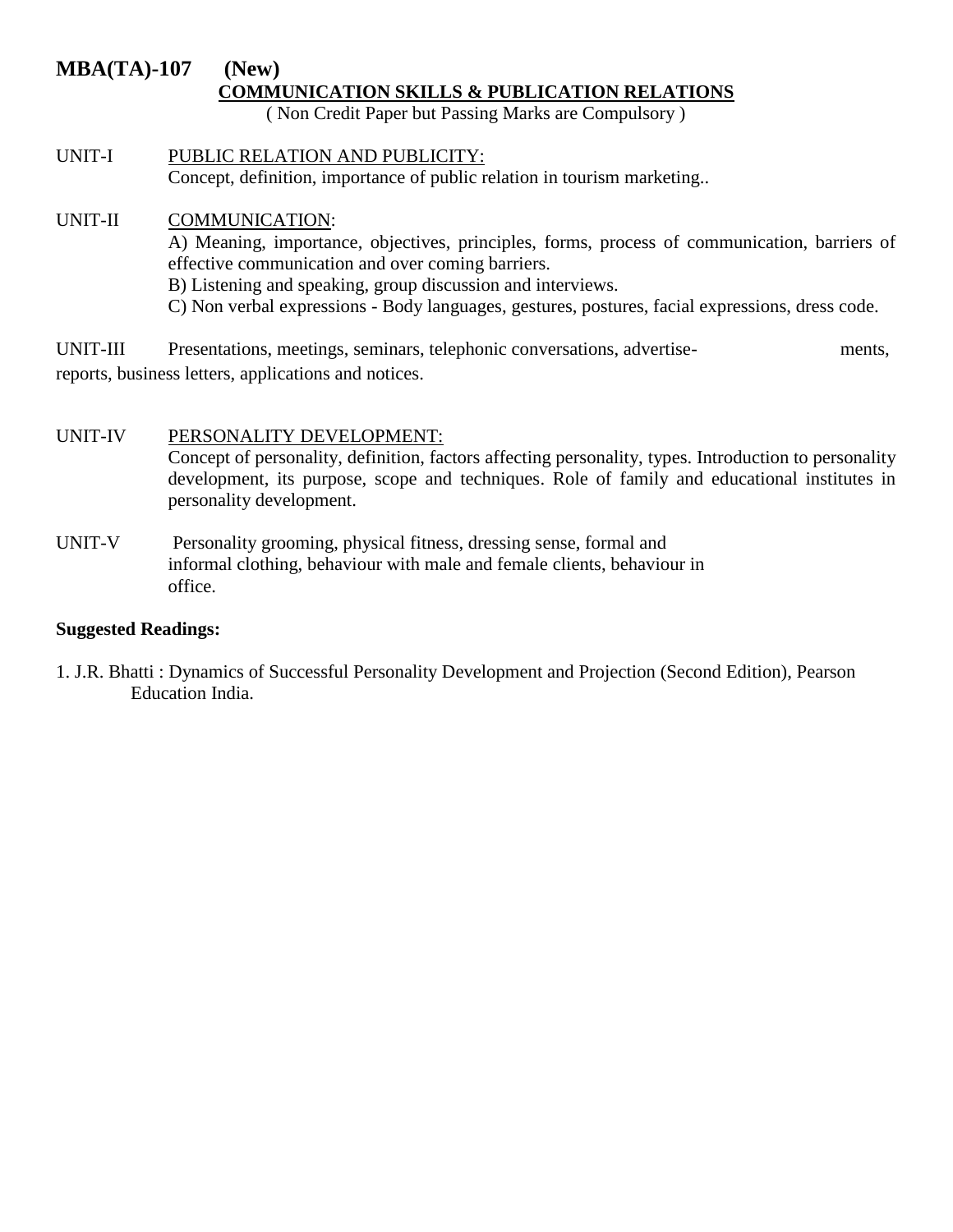# **MBA(TA)-107**

# **COMMUNICATION SKILLS & PUBLICATION RELATIONS**

( Non Credit Paper but Passing Marks are Compulsory )

UNIT-I COMPREHENSION: Reading-One Act-Play, Pronunciation, Vocabulary.

# UNIT-II VERBAL COMMUNICATION SKILL:

Formal & Informal Conversation-greetings, Dealing, Dealing with guests, Colleagues, workers, Presentations, Meetings, Seminars, Readings of Reports etc. Telephonic Conversation.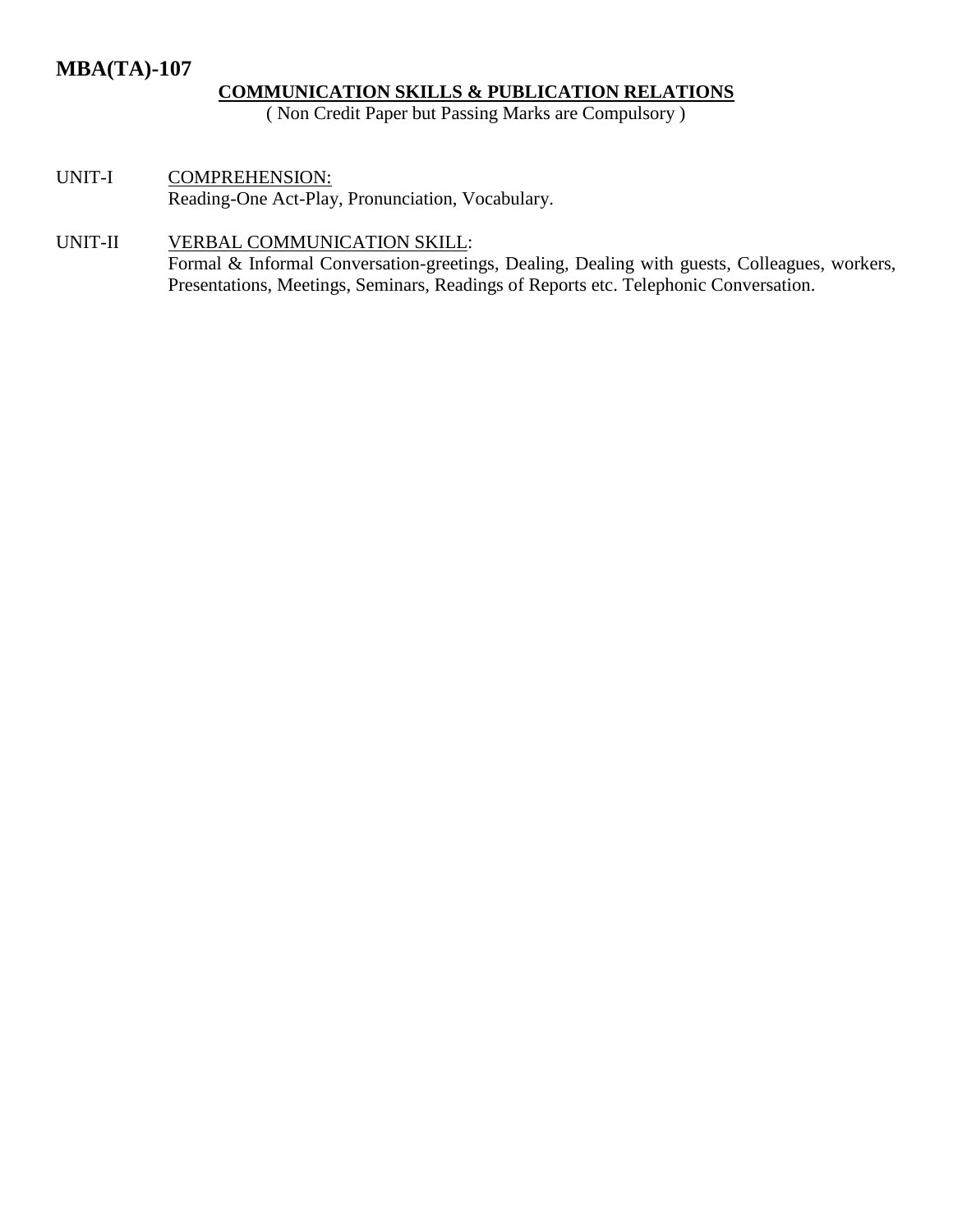UNIT-III COMPOSITION: Business Letters, Application, Notices, Advertisement, Reports.

- UNIT-IV Consulting Dictionaries, Encyclopedias, Maps-Good Reading Habits, General awareness, Group Discussion, Personal Grooming-Dress, Etiquette.
- UNIT-V PUBLIC RELATION AND PUBLICITY: Definition, Public Relation in Tourism Marketing.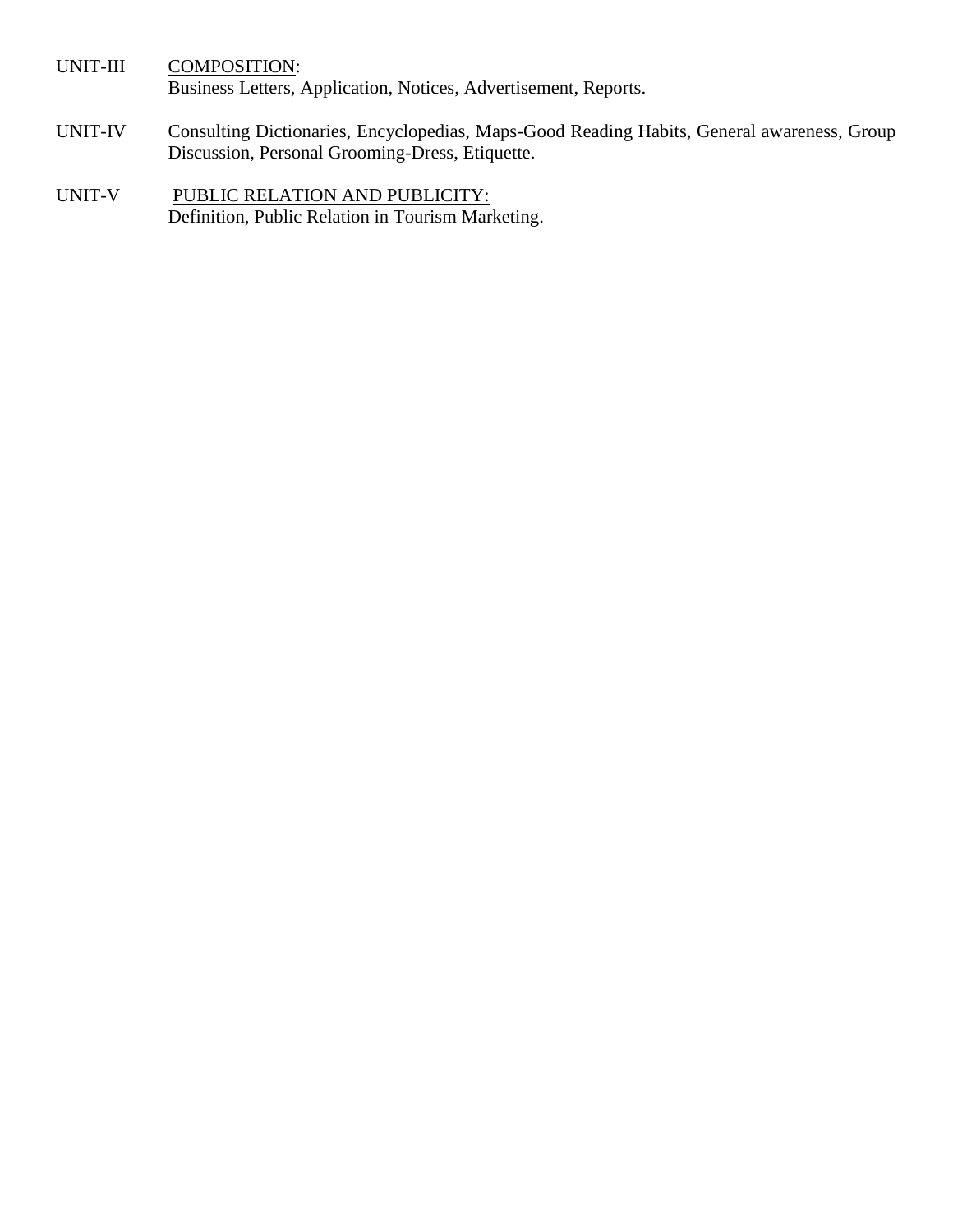# **MBA(TA)-402**

#### **BUSINESS POLICY**

Max.Marks-100 External - 70 Internal - 30

#### UNIT-I BUSINESS POLICY-AN INTRODUCTION:

Nature, importance, purpose and objective of business policy. Various terms in business policy, Levels of strategy.

#### UNIT-II AN OVERVIEW OF STRATEGIC MANAGEMENT:

Nature of strategic decision making, Patterns of strategic behavior, Process of strategic management.

#### UNIT-III STRATEGY FORMULATION:

Environmental Appraisal-components, environmental scanning, environmental appraisal. Organizational appraisal – Organizational. Capability factor, organizational. appraisal. Strategic alternatives- modernization strategies, diversification strategies, integration, merger and joint venture. Strategic Choice-corporate portfolio analysis, SWOT analysis, factors in strategic choice.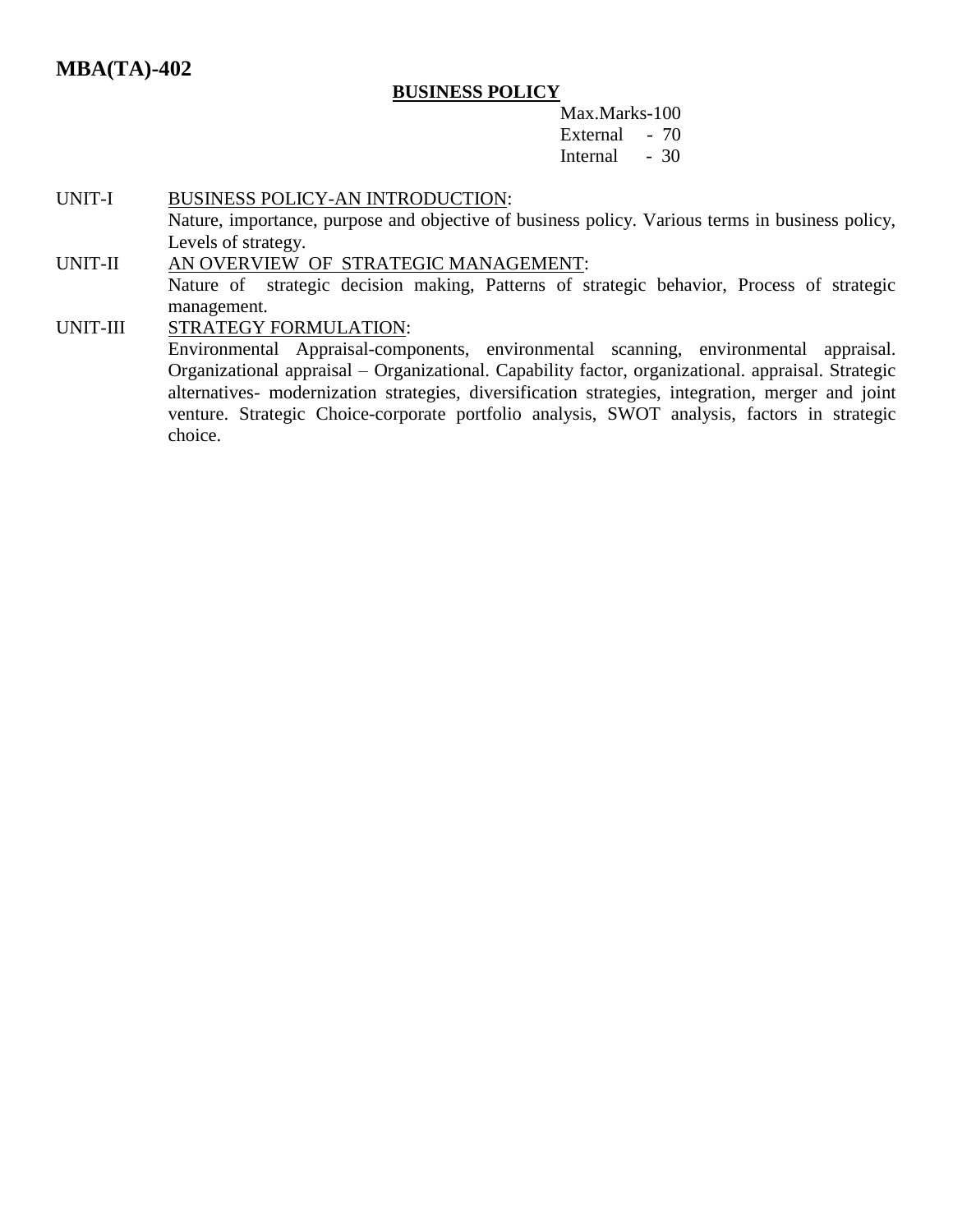#### UNIT-IV STRATEGY IMPLEMENTATION:

Project and procedural implementation, Structural Implementation-structural considerations, structures, organization. Design and change. Functional Implementationfinancial/marketing/operations/personnel plans & Policy. Behavioral Implementation – leadership, corporate culture, personal values and business ethics.

# UNIT-V STRATEGY EVALUATION: Strategic Control-basic types of control. Operational control-process of evaluation and control. Role of organization system.

### SUGGESTED READINGS:

- 4. Azhar Kazmi,Business Policy
- 5. P.K.Ghosh, Business Policy
- Dr. S.Sachdeva, Business Policy

# **MBA(TA)-204**

# **FOREIGN LANGUAGE (FRENCH)**

- Maxi. Marks -100 External - 70 Internal - 30
- UNIT-I Translation of simple sentences from French into English.
- UNIT-II Translation of simple sentences from English into French.
- UNIT-III Questions based on grammar of unit 1, unit 2 and unit 3 of the prescribed book.
- UNIT-IV Questions on the lessons of unit 1, unit 2 and unit 3 of the prescribed book.
- UNIT-V Dialogue writing on a topic taken from the first 3 units of the prescribed book.

BOOK PRESCRIBED :

- 1. Jacky Girardet, Jean-Marie Cridlig, Panorama (Part I) Unit 1, Unit 2 and Unit 3.
- 2. Initial Part-I
- 3. Bonne Route
- 4. Sans Frontiere Part I

Dictionary : Larousse, Cassels, Oxford, Collins.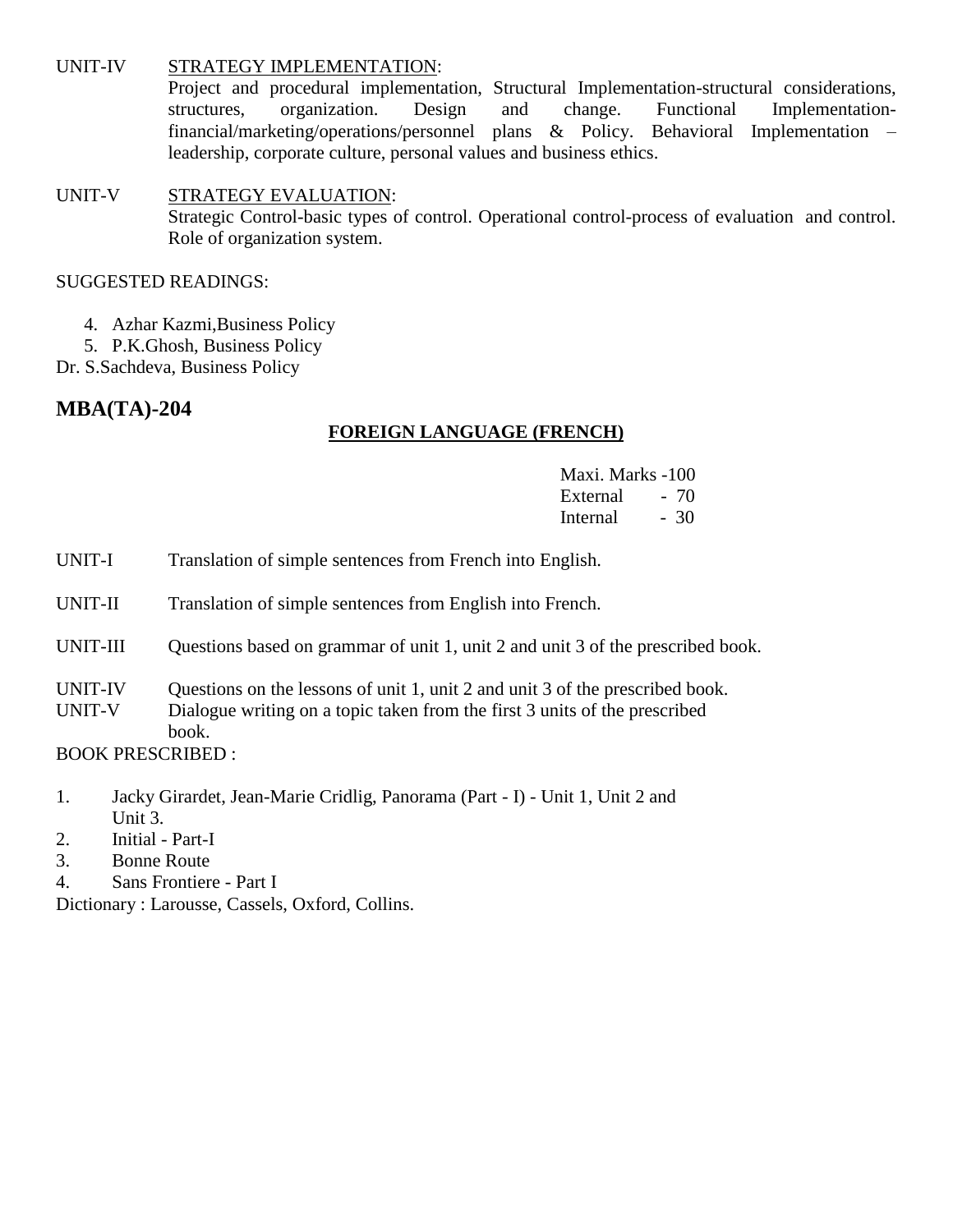| UNIT-I                   | Translation of simple sentences from French into English.                                                                                                            |
|--------------------------|----------------------------------------------------------------------------------------------------------------------------------------------------------------------|
| UNIT-II                  | Translation of simple sentences from English into French.                                                                                                            |
| UNIT-III                 | Questions based on grammar of unit 1, unit 2 and unit 3 of the prescribed book.                                                                                      |
| <b>UNIT-IV</b><br>UNIT-V | Questions on the lessons of unit 1, unit 2 and unit 3 of the prescribed book.<br>Dialogue writing on a topic taken from the first 3 units of the prescribed<br>book. |
| <b>BOOK PRESCRIBED:</b>  |                                                                                                                                                                      |

- 1. Jacky Girardet, Jean-Marie Cridlig, Panorama (Part I) Unit 1, Unit 2 and Unit 3.
- 2. Initial Part-I
- 3. Bonne Route<br>4. Sans Frontiere
- Sans Frontiere Part I

Dictionary : Larousse, Cassels, Oxford, Collins.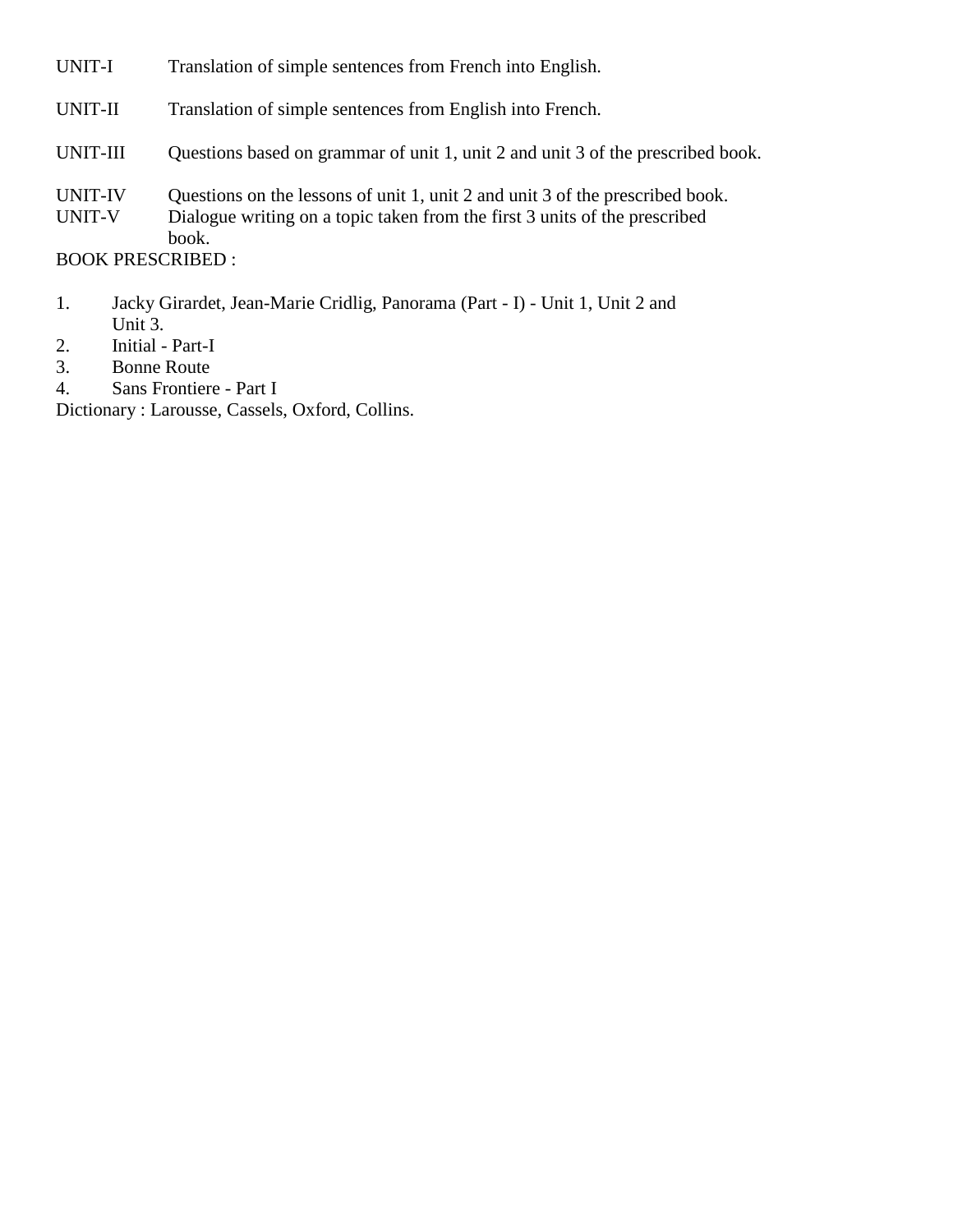UNIT-I

Basics of English communicating skill, need of communication skill for managers, aids to correct English speaking, correct pronunciation, clear articulation, developing reading skill, predicting guessing, correcting writting aids, characteristic of correct english writting organising and structuring of ideas, sounds of english.

UNIT-II

Comprehension, application, essays, general letters, notice, messages.

UNIT-III

Communication ethics, common ethical pitfalls in communication, ethics in resumes, ethics in sales messages, ethics in persuasion, effective communication - completeness, conciseness, consideration courtesy, correctness, questions assessment.

UNIT-IV

Layout, mechanical structure and part of letter, different kinds of letters, style and format, enquiries and replies - offers and quotations, specimen letters, circular letters, sales letters, complains and adjustments.

UNIT-V

Meetings, minutes personal interviews, group discussions, personality development and grooming.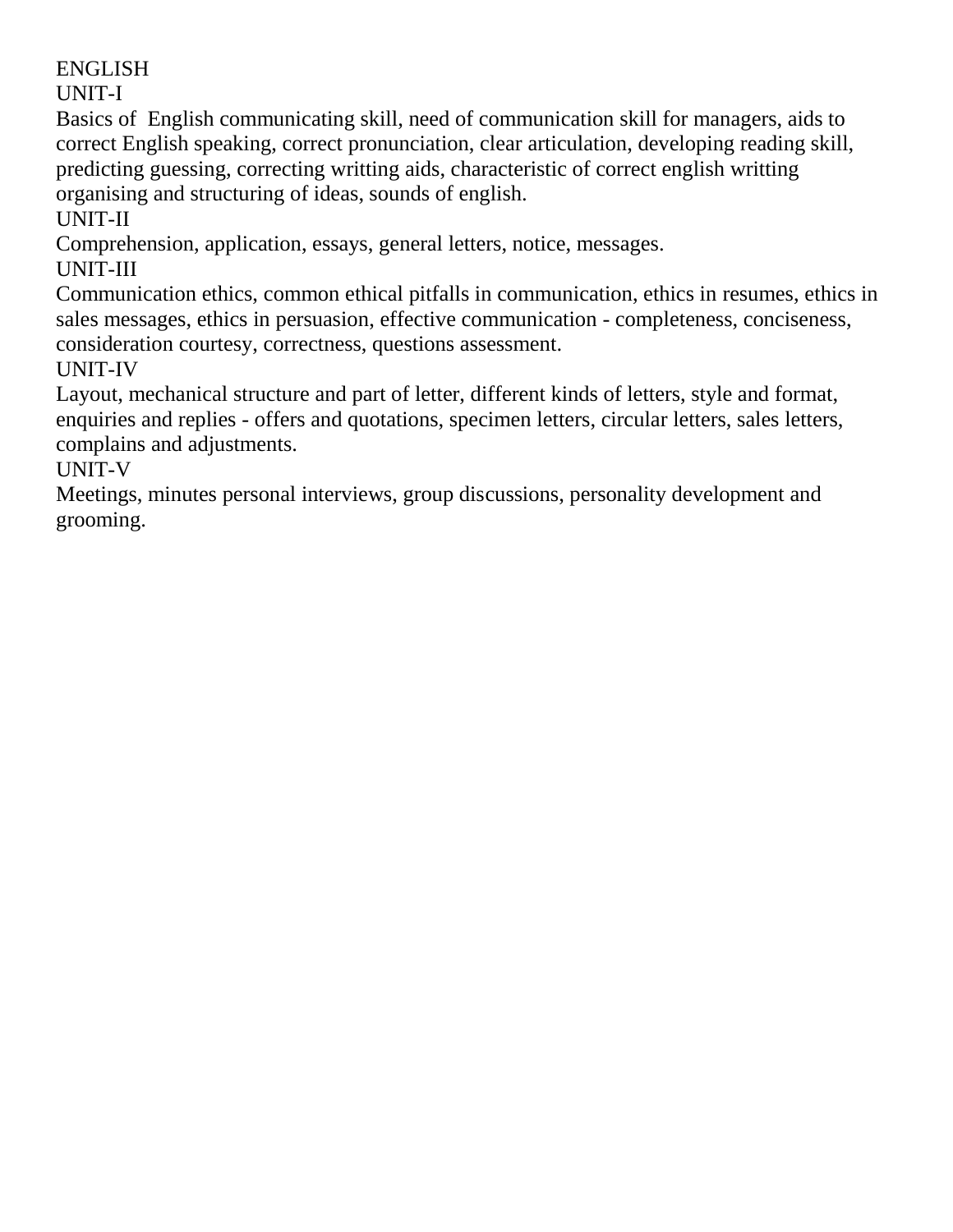UNIT-I

Improving english speaking skill, correct pronunciation, english writting aids, punctuation, spellings, idioms and phrases, essentials of english vocabulary, language as a tool of communication, strategies, skimming and scanning.

UNIT-II

Comprehension, essays, general student letters, applications, notice, reports. UNIT-III

Basics of communication, communication elements and process, needs of communication skills for managers, channels forms and dimensions of communication, barriers of communication. How to overcome them - tools of effective communication, legal aspects of communications -

defamation, invasion of privacy, fraud, and other issues questions for assessment. UNIT-IV

Needs, functions and kinds of letter, business letters, different formats, persuasive letters, appointments, retrenchments, resignation, complaints and adjustments. Circular and sales letters.

UNIT-V

Messages, meetings, group discussions, minutes, interviews, personality development and grooming.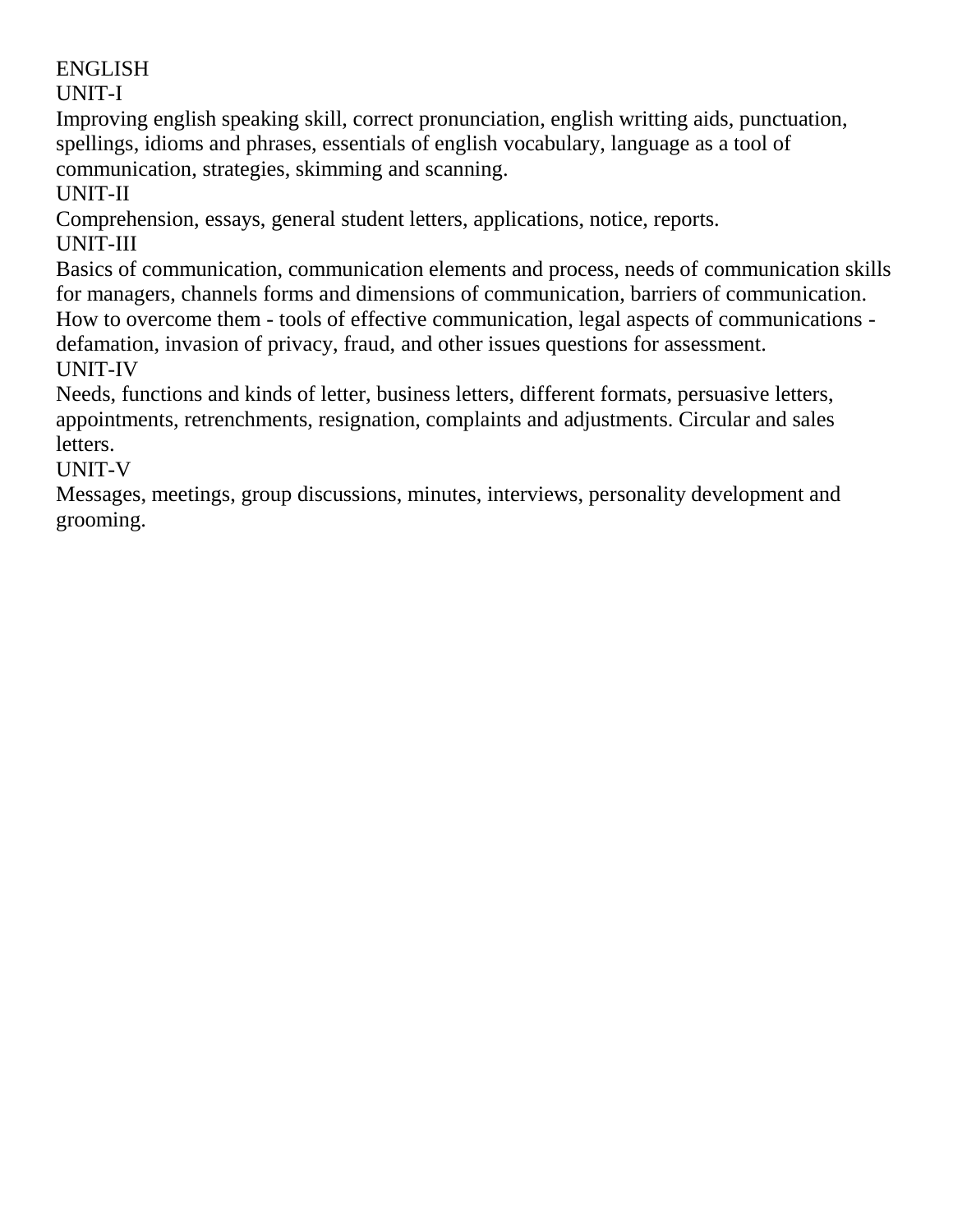UNIT-I

Idioms and phrases, speaking skill - vocabulary, reading, pronunciation. Writting skill spellings, aids to correct writting, punctuation, grammatical errors, tenses, infinitives, gerunds and participles.

UNIT-II

Essays, comprehension, general student letters, applications, notice, reports.

UNIT-III

Introduction to communication, effective communication, barriers of effective communication, forms of communication, essential needs of effective communication, Clarity, completeness, conciseness, courtesy, correctness and questions for assessment. UNIT-IV

Mechanical structure and parts of letter, style, format and punctuation. Kinds of letter - business letter, sales letters, enquiries and replies. Application letters correspondence and confirmation letters.

UNIT-V

Report writting, importance of reports, special features of reports, types of business reports, meeting, and group discussions.